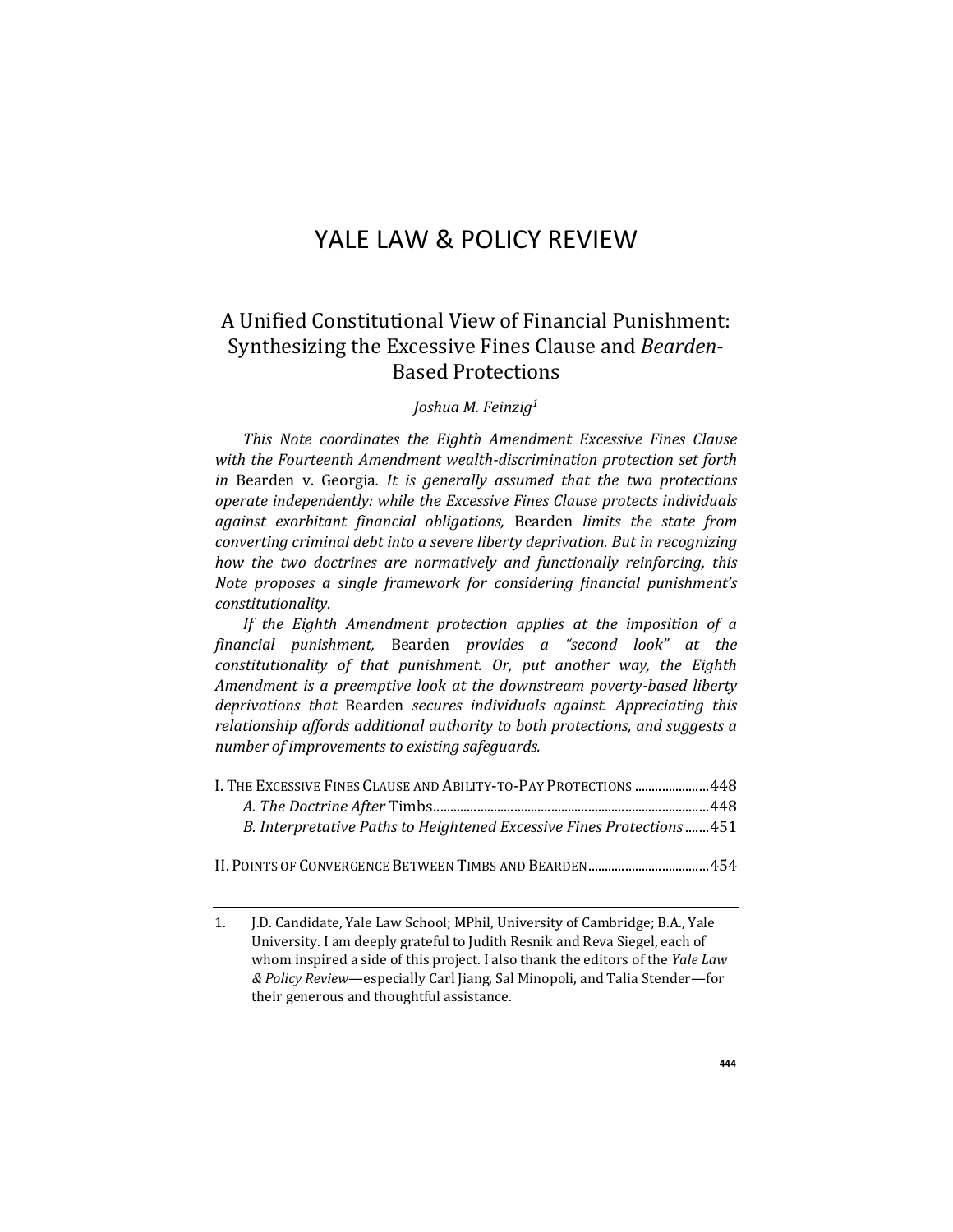| B. The Equal Protection-Due Process Bearden Framework458        |  |
|-----------------------------------------------------------------|--|
|                                                                 |  |
| 2. Bearden in Incarceration and Non-Incarceration Contexts  463 |  |
|                                                                 |  |
|                                                                 |  |
| III. Synthesizing the Protections: Two "Looks" at Indigency468  |  |
|                                                                 |  |
|                                                                 |  |
|                                                                 |  |
| 1. The Excessive Fines Clause as a "Preemptive Look"473         |  |
|                                                                 |  |
|                                                                 |  |

Unfair and persistent fines and fees practices, and the "criminal debt" that results, have given rise to a two-tiered system of criminal justice. Financial punishment encumbers poor individuals in court appearances, police contacts and arrests, and periods of imprisonment—feeding a cycle of mass incarceration and poverty, and subverting the promise of equal citizenship.<sup>2</sup> Though this phenomenon has received increased attention from legislatures and courts in the wake of Ferguson, the costs of financial obligations continue to expand. $3$ 

The mixed equal protection-due process framework associated with *Bearden v. Georgia* has provided the main constitutional intervention into this cycle.<sup>4</sup> In *Bearden* itself, the Supreme Court considered the

<sup>2</sup>*. See* Alexes Harris et al., *Drawing Blood from Stones: Legal Debt and Social Inequality in the Contemporary United State*s, 155 AM. J. OF SOC. 1753, 1777 (2010).

<sup>3</sup>*. See* Lisa Foster, *Judicial Responsibility for Justice in Criminal Courts*, 46 HOFSTRA L. REV. 21, 27 (2017) (noting that nearly every state has increased the rates of their civil and criminal fines and fees since 2010). I use "financial obligation" to include fines, forfeitures, fees, court costs, and restitution. For a description of each, see Karin D. Martin et al., *Shackled to Debt: Criminal Justice Financial Obligations and the Barriers to Re-Entry They Create*, NEW THINKING IN COMMUNITY CORRECTIONS 2 (2017), https://www.ncjrs.gov/pdffiles1/nij/249976.pdf [https://perma.cc/95SU-RHL8].

<sup>4.</sup> 461 U.S. 660 (1983). *See infra* Section II.B describing the *Bearden* case line and the hybridized due process-equal protection constitutional architecture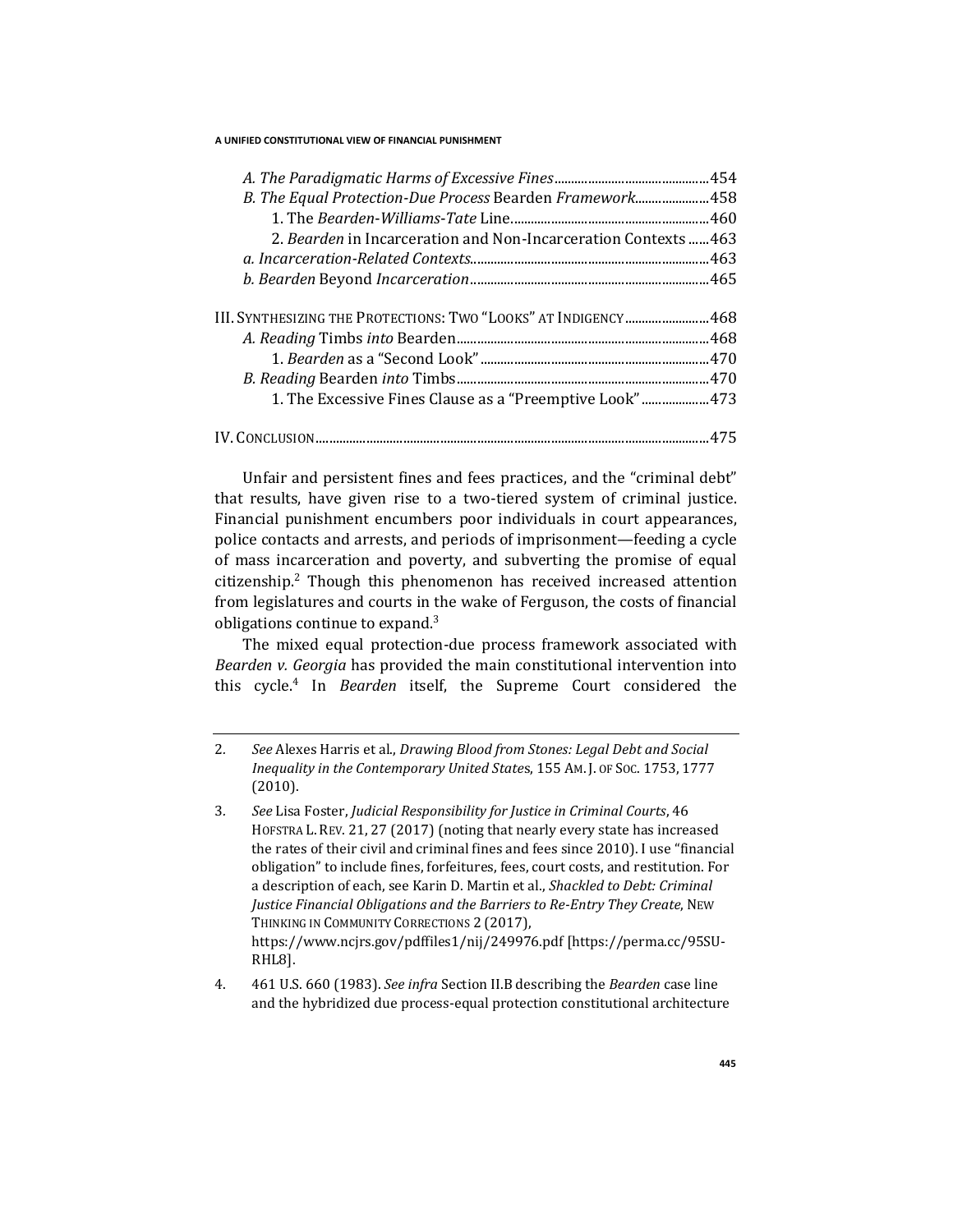relationship between indigency and the constitutionality of imprisonment. The Court embraced a hybridized due process and equal protection rationale, since described by commentators as "equal process"<sup>5</sup> or "the 'alchemy' of equal protection and due process,"<sup>6</sup> to determine that Danny Bearden's probation could not be revoked solely because he was unable to afford a financial obligation.

But in 2019, the Court incorporated the Eighth Amendment's Excessive Fines Clause against the states in *Timbs v. Indiana.*<sup>7</sup> It is likely path dependency, rather than some essential limitation at the heart of the Clause, that explains why *Bearden* has served as the dominant constitutional frame through which courts, litigants, and scholars have addressed the constitutionality of financial punishment.<sup>8</sup> That said, *Timbs*  provides an opportunity to assess both doctrines in light of one another. This work attempts to coordinate the Clause with *Bearden*-based protections, bringing their rationales into alignment and asking how the relationship might be characterized within constitutional theory and procedure.

The Excessive Fines Clause is assumed to apply at sentencing or when an obligation is otherwise "imposed."<sup>9</sup> Only after imposition does the

developed around it. *See also* Colin Reingold, *Pretextual Sanctions, Contempt, and the Practical Limits of* Bearden*-Based Debtors' Prison Litigation*, 21 MICH. J. RACE & L. 361, 362 (2016) ("Today, *Bearden* is invoked in courtrooms throughout America to protest when judges attempt to jail a defendant for reasons that directly or indirectly stem from poverty.").

- 5. Brandon L. Garrett, *Wealth, Equal Protection, and Due Process*, 61 WM. & MARY L. REV. 397, 402 (2019).
- 6. Judith Resnik, *(Un)Constitutional Punishment: Eighth Amendment Silos, Penological Purposes, and People's "Ruin*,*"* 129 YALE L.J.F. 365, 389 (2020) [hereinafter Resnik, *(Un)Constitutional Punishment*].
- 7. 139 S. Ct. 682 (2019).
- 8*. See* Resnik, *(Un)Constitutional Punishment*, *supra* note 6, at 386 ("Indeed, had *Timbs* been decided in the 1960s, *Williams* [a case closely related to *Bearden*, *see infra* Section II.B.1] might also have explored the import of the Excessive Fines Clause."). Given the longstanding dormancy of the Clause, courts have not analyzed the two in tandem. A Westlaw search of *Bearden* and *Timbs*/*Bajakajian* (the prominent Excessive Fines Clause case before *Timbs*) yields only five instances in which both claims are raised and discussed in the same federal court decision.
- 9. U.S. CONST. amend. VIII ("Excessive bail shall not be required, nor excessive fines imposed, nor cruel and unusual punishments inflicted.").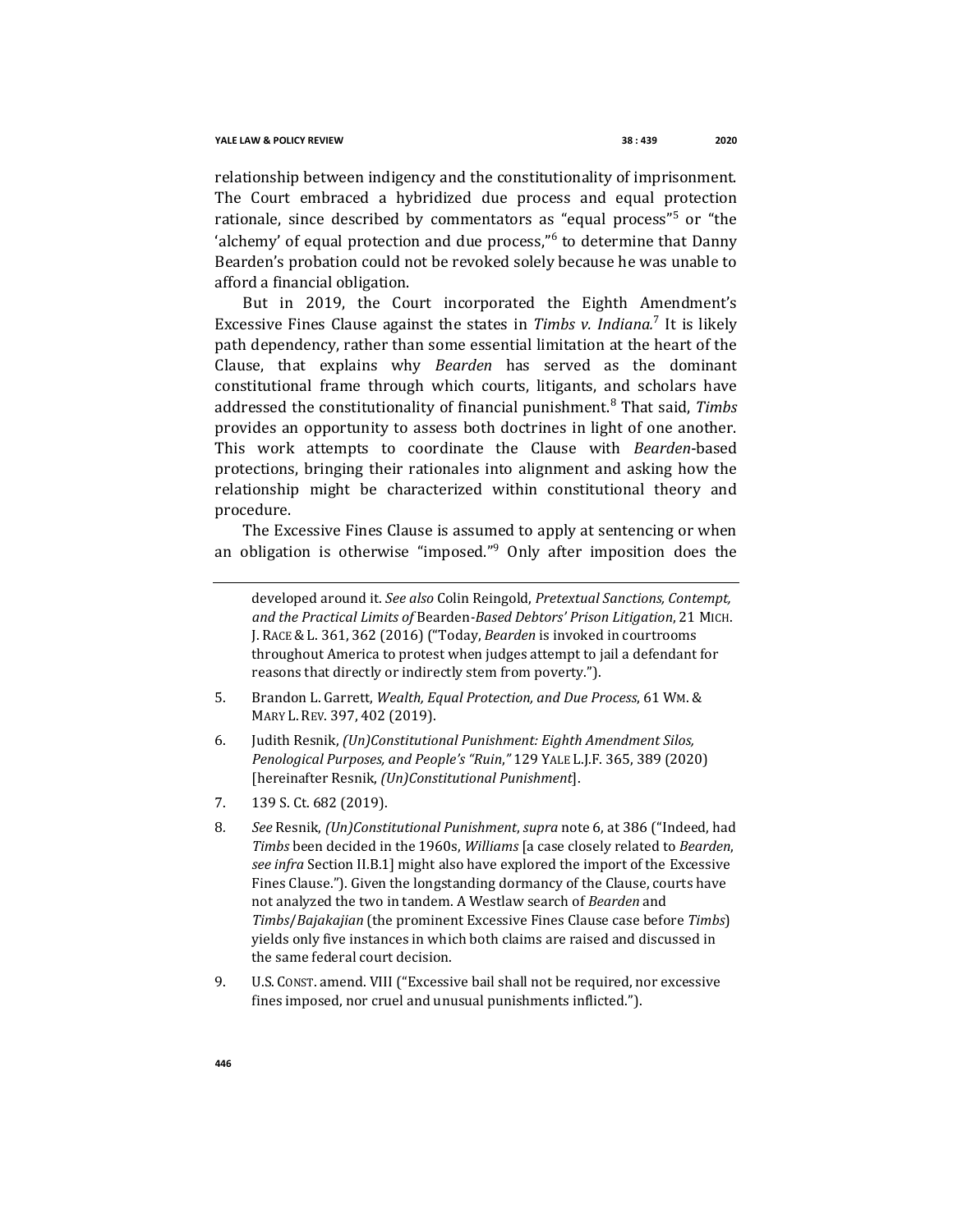*Bearden*-based protection curb the *conversion* of an unaffordable financial obligation into a constitutionally registered liberty deprivation—including, but not limited to, incarceration.<sup>10</sup> As of now, few substantive constitutional protections are in place at imposition and before the moment of conversion. But when kept in view of their shared purpose and overlapping applications, the two protections reinforce one another and suggest additional safeguards throughout the interim period.<sup>11</sup> Understanding the interplay between the two protections would thus be of immense value to litigants and courts seeking to develop an excessive fines jurisprudence that can address the myriad forms of financial punishment and adapt as new forms emerge.

This Essay's analysis unfolds in four Parts. Part I considers the current state of the Excessive Fines Clause. Section I.A surveys the Court's limited excessive fines case law. Though the Court has yet to formally recognize the constitutional necessity of an individualized inquiry into affordability (an "ability-to-pay" inquiry) at the moment a fine is imposed, neither has it foreclosed the possibility. Section I.B describes the interpretative approaches to the Clause that have been elsewhere proposed, and suggests that *Bearden* provides an unexplored though promising vantage from which to justify an upfront ability-to-pay inquiry and bolster the Clause's authority.

Part II examines the *Bearden* and excessive fines doctrines on their own terms, before considering their many conceptual and practical points of convergence. Section II.A traces the history of the Clause through the lens of the *Timbs* opinions, and argues that the Clause's recent

<sup>10</sup>*. See infra* Section II.B.2.

<sup>11.</sup> Given the "post hoc" character of the *Bearden* protection, Beth Colgan has argued that the Eighth Amendment would provide a more robust and upfront means for curbing wealth discrimination in the criminal justice system, for the *Bearden* protection only kicks in after the individual is imperiled in court-imposed debt. *See* Beth A. Colgan, *The Excessive Fines Clause: Challenging the Modern Debtors' Prison*, 65 UCLA L. REV. 2 (2018). Colgan observes that the Excessive Fines Clause is preferable to the *Bearden*  protection and should be the focus for reform. In my view, the two protections are normatively reinforcing corollaries, both of which should have import across the debt-imposition continuum. Even if the Excessive Fines Clause is a more promising focal point notwithstanding its dormancy, *Bearden* and its related line of cases can amplify the substantive protections afforded by the Clause and help orient its development. *See infra* Section III.B.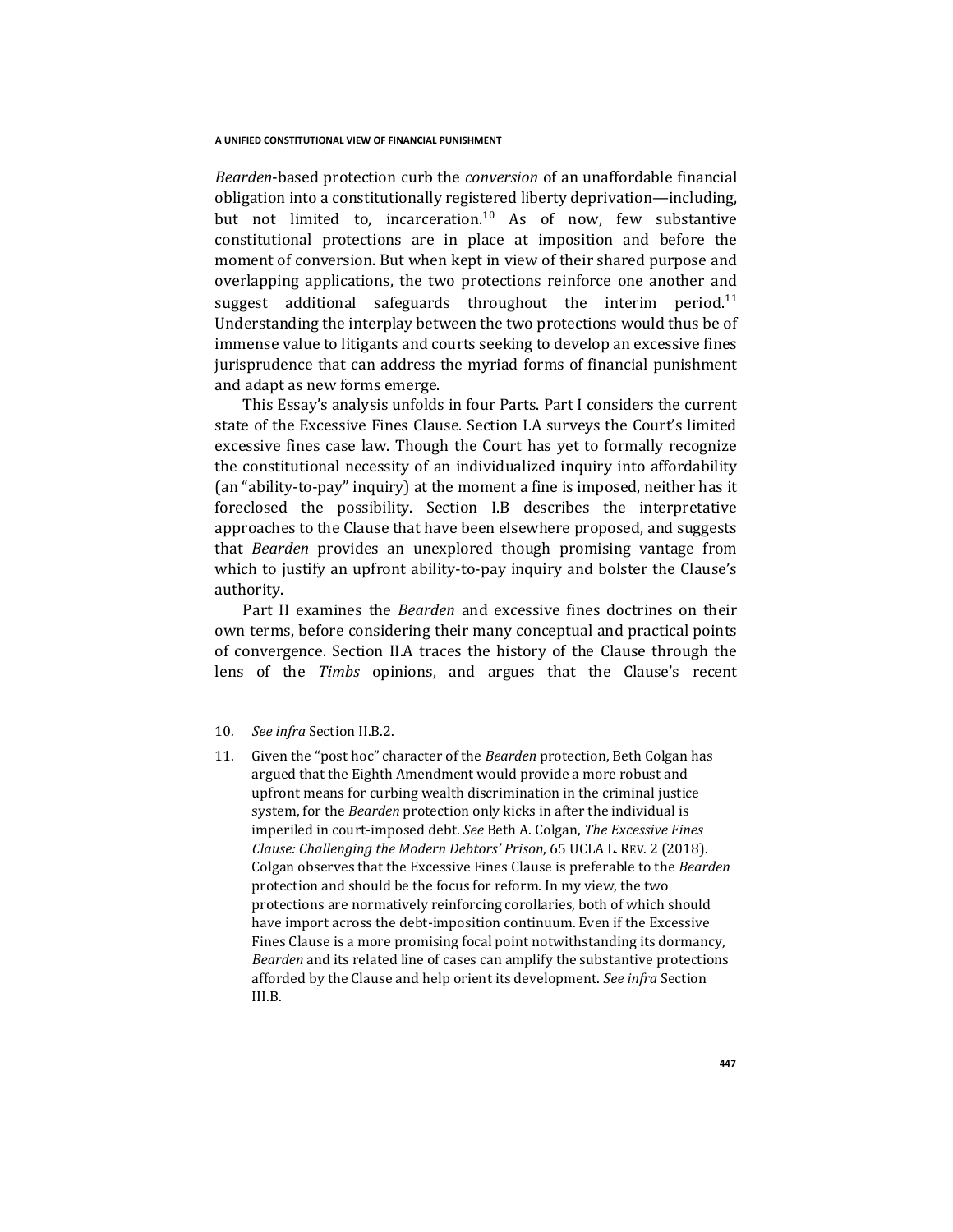incorporation infused it with anti-subordination principles that further suggest the necessity of an individualized inquiry. Section II.B examines the *Bearden* line of cases and works to make sense of the hybridized equal protection-due process framework.

Part III then shows the two doctrines to be normatively reinforcing. For instance, both are fundamentally concerned with predatory uses of the state's punishment authority to extract payment. In light of that shared purpose, a number of updates to the protections are required—including an ability-to-pay inquiry at the moment a fine is imposed—to adjust the law to new institutional forms of financial punishment and collection. From the standpoint of the Excessive Fines Clause at-imposition protection, *Bearden* might be conceptualized as a "second-look" protection along the logic of *Miller*<sup>12</sup> and *Montgomery*. <sup>13</sup> From the standpoint of the *Bearden* at-conversion protection, the Excessive Fines Clause might be conceptualized as a preemptive look at downstream liberty deprivations. On either view, the pains of financial punishment are so drastic, and predatory revenue generation and wealth-based liberty deprivations so widespread, that multiple points of constitutional protection across the criminal-debt continuum are required.

## I. THE EXCESSIVE FINES CLAUSE AND ABILITY-TO-PAY PROTECTIONS

## *A. The Doctrine After Timbs*

In *Timbs v. Indiana*, <sup>14</sup> the Court traced the Excessive Fines Clause back to the Magna Carta's requirement that monetary sanctions "not be so large as to deprive [an offender] of his livelihood."<sup>15</sup> While protecting an individual's "livelihood" would seem to require courts to consider whether the individual can afford the sanction, the Court clarified that it "tak[es] no position on the question whether a person's income and wealth are relevant considerations in judging the excessiveness of a fine."<sup>16</sup> The

14. 139 S. Ct. 682 (2019).

<sup>12.</sup> Miller v. Alabama, 567 U.S. 460 (2012).

<sup>13.</sup> Montgomery v. Louisiana, 136 S. Ct. 718 (2016).

<sup>15</sup>*. Id.* at 688 (alteration in original) (quoting Browning-Ferris Indus. of Vt., Inc. v. Kelco Disposal, Inc., 492 U.S. 257, 271 (1989)).

<sup>16</sup>*. Id.* at 688 (noting that it previously took no position on the question in United States v. Bajakajian, 524 U.S. 321, 340 n.15 (1998)).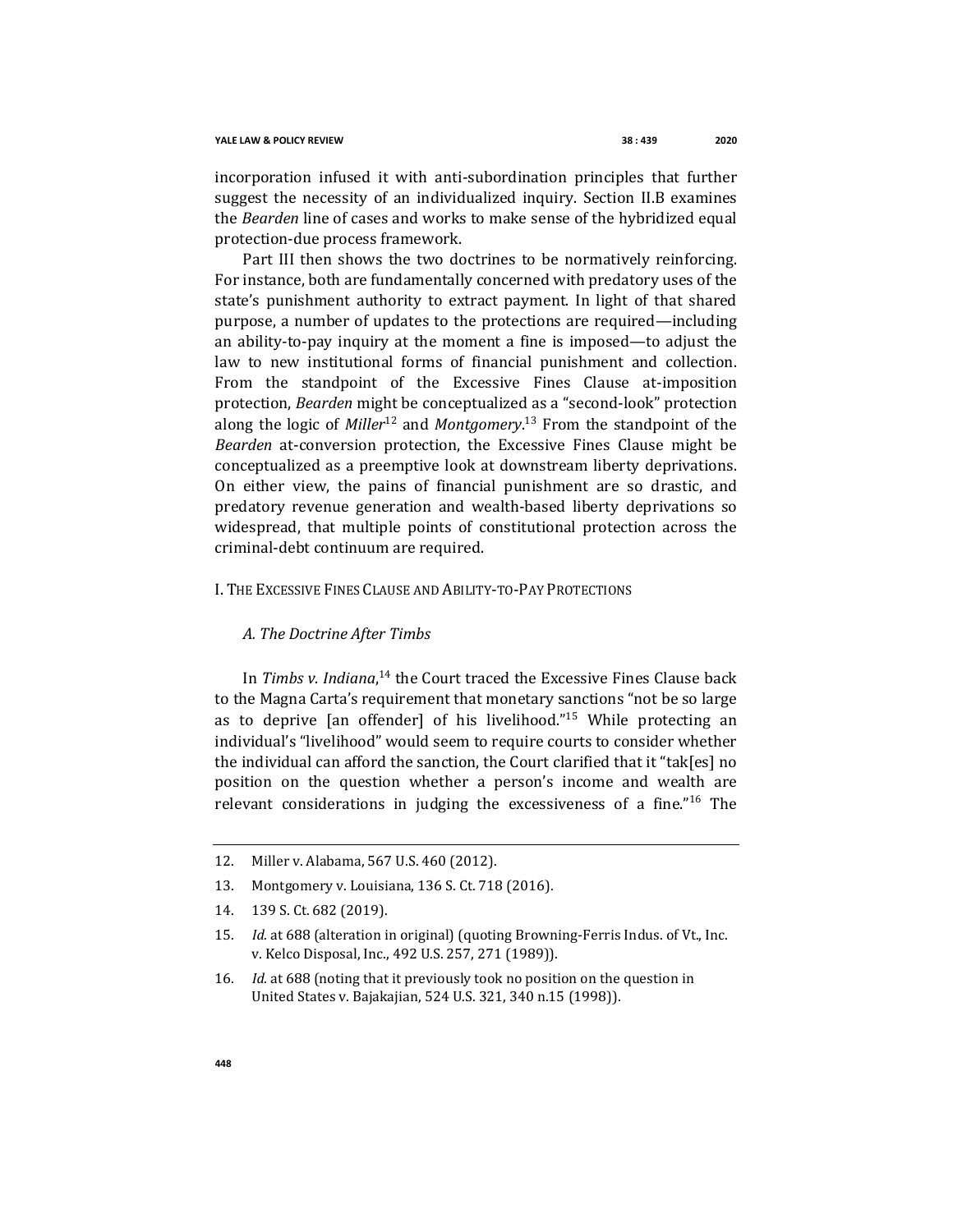constitutional relevance of a defendant's ability to pay therefore remains formally undecided by the Court, though the majority and concurring opinions' argumentative logic highly suggests that the inquiry is required.<sup>17</sup>

Because the Supreme Court had only interpreted the Clause on five occasions before *Timbs* and without much practical effect, the potential for the Clause to provide an additional source of constitutional protection still remains uncertain.<sup>18</sup> In *Bajakajian*, the Court's most recent Excessive Fines Clause decision before *Timbs*, the Court held that a gross disproportionality standard—which it adopted wholesale from the Cruel and Unusual Punishment domain—is the touchstone of excessiveness.<sup>19</sup> Lower courts have varied in their applications of this standard and its attending factors.<sup>20</sup> When Tyson Timbs's challenge to the forfeiture of his

- 18*. See Bajakajian*, 524 U.S. at 328–33; Austin v. United States, 509 U.S. 602, 618 (1993); Alexander v. United States, 509 U.S. 544, 558–59 (1993); *Browning-Ferris Indus.*, 492 U.S. at 275–76. While the Court has clarified that both criminal and civil forfeitures are subject to the Clause, as are monetary and in-kind forfeitures, it has also held that an obligation must be *punitive* in nature. *See Austin*, 509 U.S. at 610. *But see* Colgan, *The Excessive Fines Clause: Challenging the Modern Debtors' Prison*, *supra* note 11, at 32-41 (2018) (arguing that fines, fees, and restitution all constitute economic sanctions and thus should qualify under the Clause). *Bearden* protections more straightforwardly apply to punitive and remedial obligations alike, including reparations and restitution. *See* Bearden v. Georgia, 461 U.S. 660, 667 (1983) (reasoning that incarceration stemming from an unpaid fine is as constitutionally problematic as that stemming from unpaid restitution).
- 19*. Bajakajian,* 524 U.S. at 322. The Court described a number of factors that bear on an offense's gravity and that should be weighed within the gross disproportionality test, including whether the violated statute was principally designed to bar the defendant's offense, *id.* at 338; the maximum sentence for the offense per the Sentencing Guidelines, *id.*; the harm caused by the offense, *id.*; and whether monetary sanctions would have been levelled against the offender during the Founding Era, *id.* at 340.
- 20*. Compare* United States v. Seher, 562 F.3d 1344, 1370 (11th Cir. 2009) (determining that the Court has prescribed a complete three-factor test), *with* United States v. Beecroft, 825 F.3d 991, 1000 (9th Cir. 2016)

<sup>17</sup>*. See infra* Section II.A. The paradigmatic harms of excessive fines, as depicted in *Timbs*, turn on particular assumptions about economic circumstance. For instance, Black Code vagrancy fines compelled former slaves back into servitude, recreating slavery in fact, precisely because former slaves were unable to pay these fines.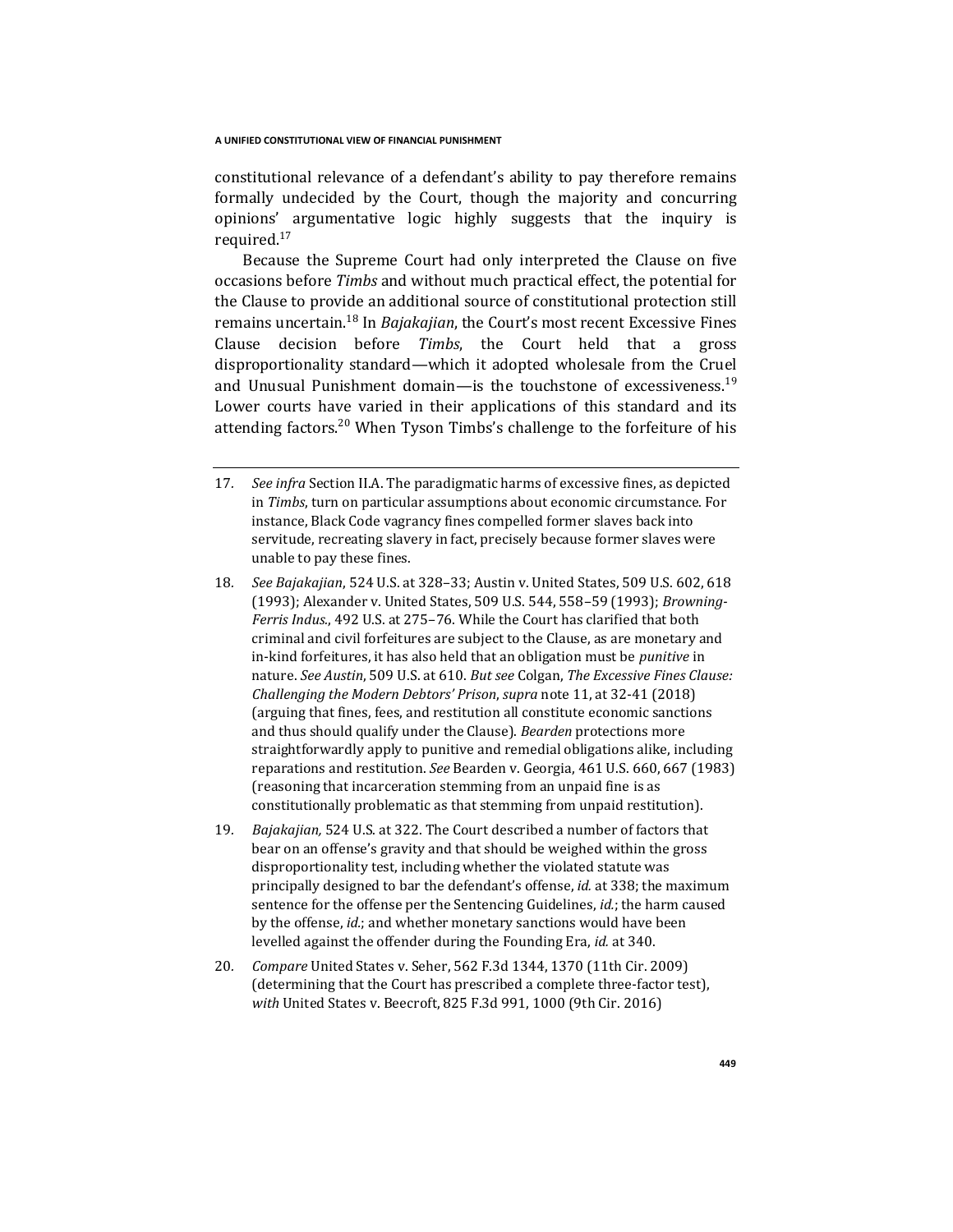vehicle was remanded to the Indiana Supreme Court later in 2019, the court observed that *Bajakajian* "took no position on whether a person's income and wealth are relevant considerations in judging the excessiveness of a fine" but still construed *Timbs* to mandate that "the forfeiture's effect on the owner is an appropriate consideration in determining the harshness of the forfeiture's punishment.<sup>"21</sup> Most circuits remain tepid in their approach to such an individualized determination of economic circumstances, having either rejected the prospect outright<sup>22</sup> or not vet passed judgment on the inquiry's constitutional status.<sup>23</sup> Meanwhile, the First and Second Circuits have both held that a defendant's

(determining that the Court has prescribed a complete four-factor test), *and*  United States v. Viloski, 814 F.3d 104, 111 (2d Cir. 2016) (determining that the Court has prescribed a four-factor test that permits the evaluation of additional factors). *See generally* United States v. Wagoner Cnty. Real Estate, 278 F.3d 1091, 1101 (10th Cir. 2002) ("To adapt the *Bajakajian* standard to [new] circumstances, we must supplement the factors discussed by the Supreme Court."). Because the Court noted in *Timbs* that it has yet to determine whether an individual's ability to pay should bear on assessments of gross disproportionality, the Court itself does not seem to view the *Bajakajian* decision as having provided a complete account of all relevant factors.

- 21. State v. Timbs, 134 N.E.3d 12, 36 (Ind. 2019).
- 22. The Ninth and Eleventh Circuits have expressly held that an individual's ability to pay does not bear on the gross disproportionality test. *See, e.g.*, United States v. Beecroft, 825 F.3d 991, 997 n.5 (9th Cir. 2016); United States v. Carlyle, 712 Fed. Appx. 862, 864 (11th Cir. 2017).
- 23. The D.C., Third, Fourth, Fifth, Sixth, Seventh, and Tenth Circuits have not expressly decided whether ability to pay is a relevant constitutional inquiry. The D.C. Circuit recently observed that "[t]he Excessive Fines Clause does not make obvious whether a forfeiture is excessive because a defendant is unable to pay." United States v. Bikundi, 926 F.3d 761, 796 (D.C. Cir. 2019). However, it also noted that the ability-to-pay inquiry "draws support from the First Circuit [gross disproportionality test] . . . and from scholarship" on the original meaning of the Excessive Fines Clause. *Id.* at 796 n.5. *See also, e.g.*, United States v. Young, 618 Fed. Appx. 96 (3d Cir. 2015); United States v. Blackman, 746 F.3d 137 (4th Cir. 2014); United States v. Wallace, 389 F.3d 483 (5th Cir. 2004); United States v. Ely, 468 F.3d 399 (6th Cir. 2006); United States v. Malewicka, 664 F.3d 1099 (7th Cir. 2011); *Wagoner Cnty. Real Estate*, 278 F.3d at 1101.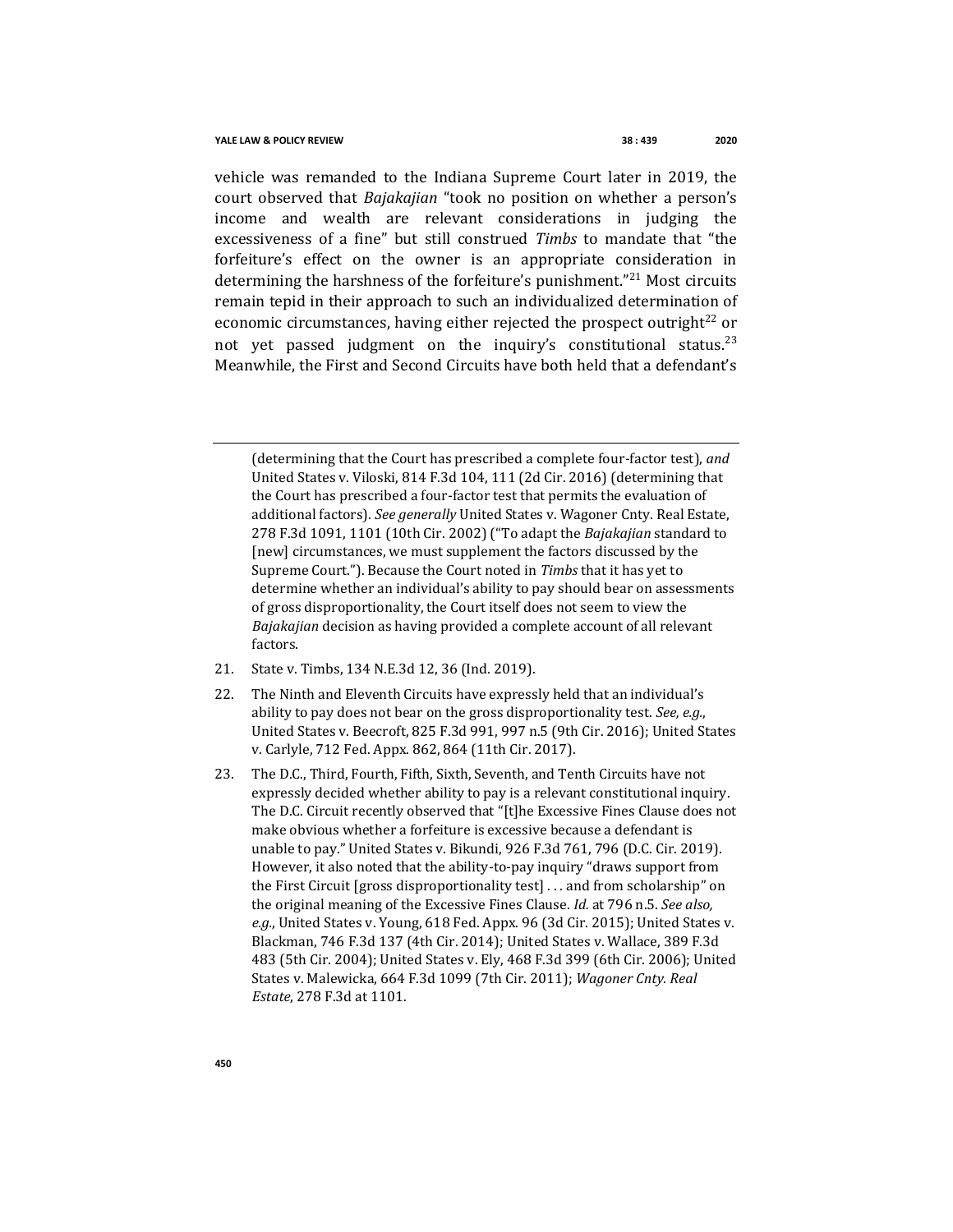financial circumstances should inform determinations of constitutionality.<sup>24</sup>

## *B. Interpretative Paths to Heightened Excessive Fines Protections*

In recent years, and especially in the wake of *Timbs*, a variety of constitutional arguments favoring more robust protections have been developed. Most use historical-originalist reasoning to assign the Clause additional authority. Though the historical origins of the Clause long failed to attract much attention, these newer works canvass the Clause's intellectual history and provide insight into the nature of financial obligations during late medieval, colonial, and early American periods.<sup>25</sup>

- 24. While the First Circuit has framed inability to pay as a threshold consideration outside, and thus separate from, the gross disproportionality calculus, *e.g.*, United States v. Levesque, 546 F.3d 78, 85 (1st Cir. 2008), the Second and Eighth Circuits have characterized inability to pay as another *Bajakajian* factor to be weighed within the calculus, *e.g.*, United States v. Viloski, 814 F.3d 104, 111 (2d Cir. 2016); United States v. Smith, 656 F.3d 821, 828 (8th Cir. 2011). In other words, the First Circuit's test takes indigency as an absolute or per se constraint on financial punishment, while the Second Circuit test would continue to allow severe fines to the extent the livelihood deprivation concern is eclipsed by other *Bajakajian* factors including the gravity of the offense and the harm caused by the particular criminalized act. It need not be the case that the threshold formulation provides greater protection in practice than the Second Circuit's nested formulation. For instance, if ability to pay is framed as a factor rather than an "all or nothing" consideration, courts might weigh financial hardship within the proportionality analysis even in cases where such hardship does not rise to a level of abject livelihood deprivation. A threshold formulation of the inquiry would seem to foreclose this graduated approach.
- 25. Nicholas McLean's *Livelihood, Ability to Pay, and the Original Meaning of the Excessive Fines Clause*, 40 HASTINGS CONST. L. Q. 833 (2013), provides perhaps the most comprehensive account of the Clause's original meaning. Beth Colgan's *Reviving the Excessive Fines Clause*, 102 CALIF. L. REV. 277 (2014), also demonstrates that a principle against permanent impoverishment is exhibited in the Magna Carta and throughout early American law, and—like McLean—concludes that an historically accurate understanding of "excessive" would account for the individual-specific effects of fines. Other relevant historical accounts include WILLIAM S. MCKECHNIE, MAGNA CARTA: A COMMENTARY ON THE GREAT CHARTER OF KING JOHN 285-86 (2d ed. 1914); Kevin Bennardo, *Restitution and the Excessive Fines Clause*, 77 LA. L. REV. 21 (2016); C. Massey, *The Excessive Fines Clause and Punitive Damages: Some Lessons*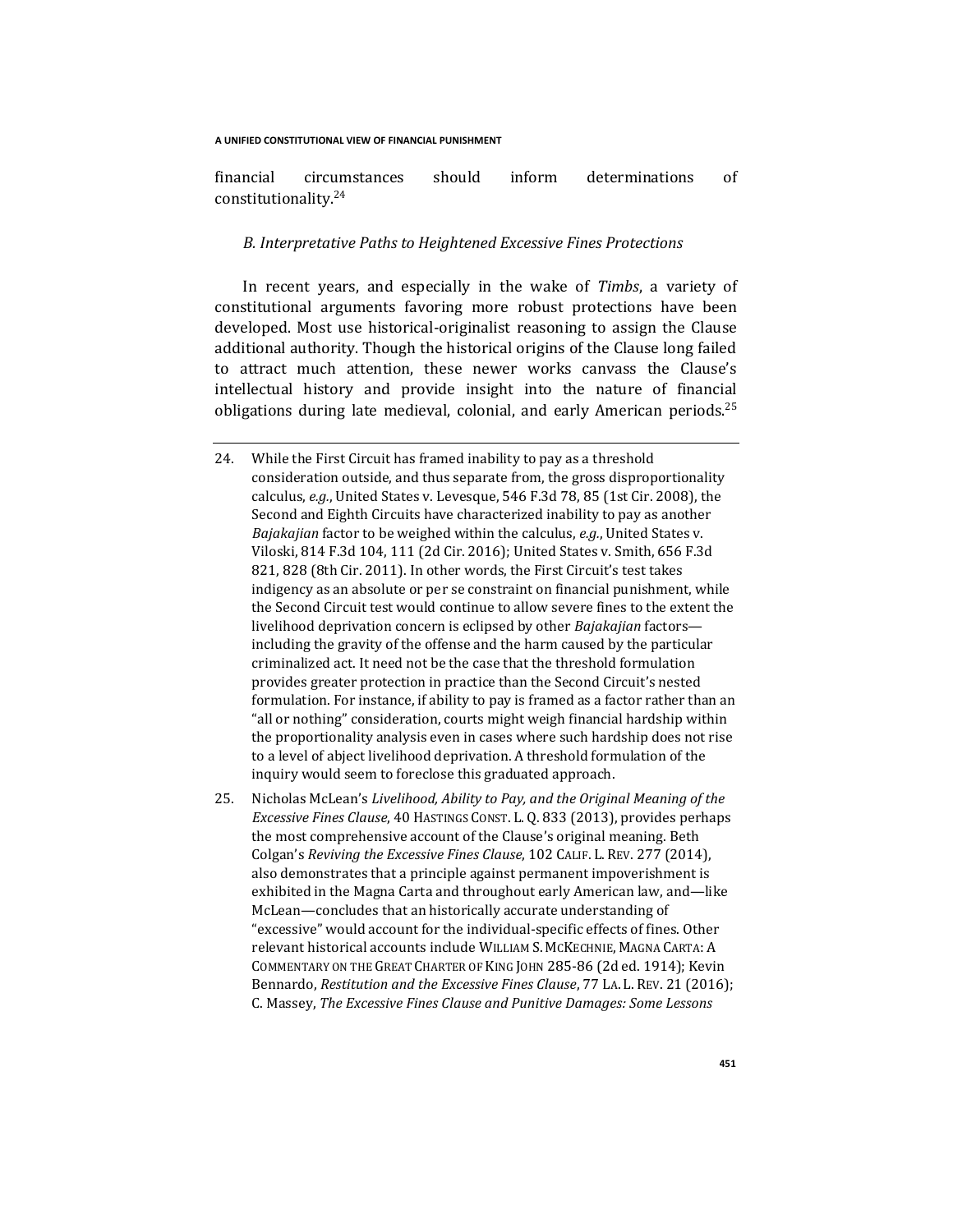The evidence generally supports the view that individual economic circumstances were considered in some instances of state-imposed financial penalties, though the character of these assessments remains somewhat murky. Of course, analogizing between these early practices and modern financial punishment involves a predictable array of interpretative difficulties.

In a more purposivist mode, others argue that measuring excessiveness with respect to a person's financial situation would further the core principles of criminal law. An individualized inquiry comports with the values animating the Court's Cruel and Unusual Punishments proportionality doctrine—including sentencing equality, commensurability between offense and punishment, and the preservation of human dignity.<sup>26</sup> In a similar vein, the "anti-ruination" constraint running through Eighth Amendment cases constitutionally bars the state from destroying people financially, just as it bars bodily destruction.<sup>27</sup> It too would necessitate such an inquiry.

An intersectional reading of *Bearden* and the Clause can bolster these conclusions while providing its own unique advantages. For one, moving the analysis beyond the Eighth Amendment helps to overcome various impasses posed by punishment-proportionality doctrine. The gross disproportionality standard is broadly permissive, $^{28}$  and may be in minor

- 27*. See* Resnik, *supra* note 6, at 369.
- 28*. Cf.* Harmelin v. Michigan, 501 U.S. 957, 1001 (1991) (Kennedy, J., concurring in part and concurring in the judgment) (describing how the highly deferential Cruel and Unusual Punishment standard only forbids "*extreme* sentences that are 'grossly disproportionate' to the crime") (emphasis added); Transcript of Oral Argument at 24, Timbs v. Indiana, 139 S. Ct. 682 (2019) (Kagan, J.) ("We've made it awfully, awfully hard to assert a disproportionality claim with respect even to imprisonment."). Brandon Buskey of the ACLU has argued that the gross disproportionality standard is

*from History*, 40 VAND. L. REV. 1233 (1987); and James S. McDonald, Note, *Excessive Fine and the Indigent—An Historical Argument*, 42 MISS. L.J. 265 (1971).

<sup>26.</sup> Colgan has compellingly developed these arguments across a number of works. *E.g.*, Colgan, *supra* note 11; Beth A. Colgan, *Graduating Economic Sanctions According to Ability to Pay*, 103 IOWA L. REV. 53 (2017); BETH A. COLGAN, ADDRESSING MODERN DAY DEBTORS' PRISONS WITH GRADUATED ECONOMIC SANCTIONS THAT DEPEND ON ABILITY TO PAY, HAMILTON PROJECT (March 2019), https://www.hamiltonproject.org/assets/files/Colgan\_PP\_201903014.pdf [https://perma.cc/SL4C-9DNA].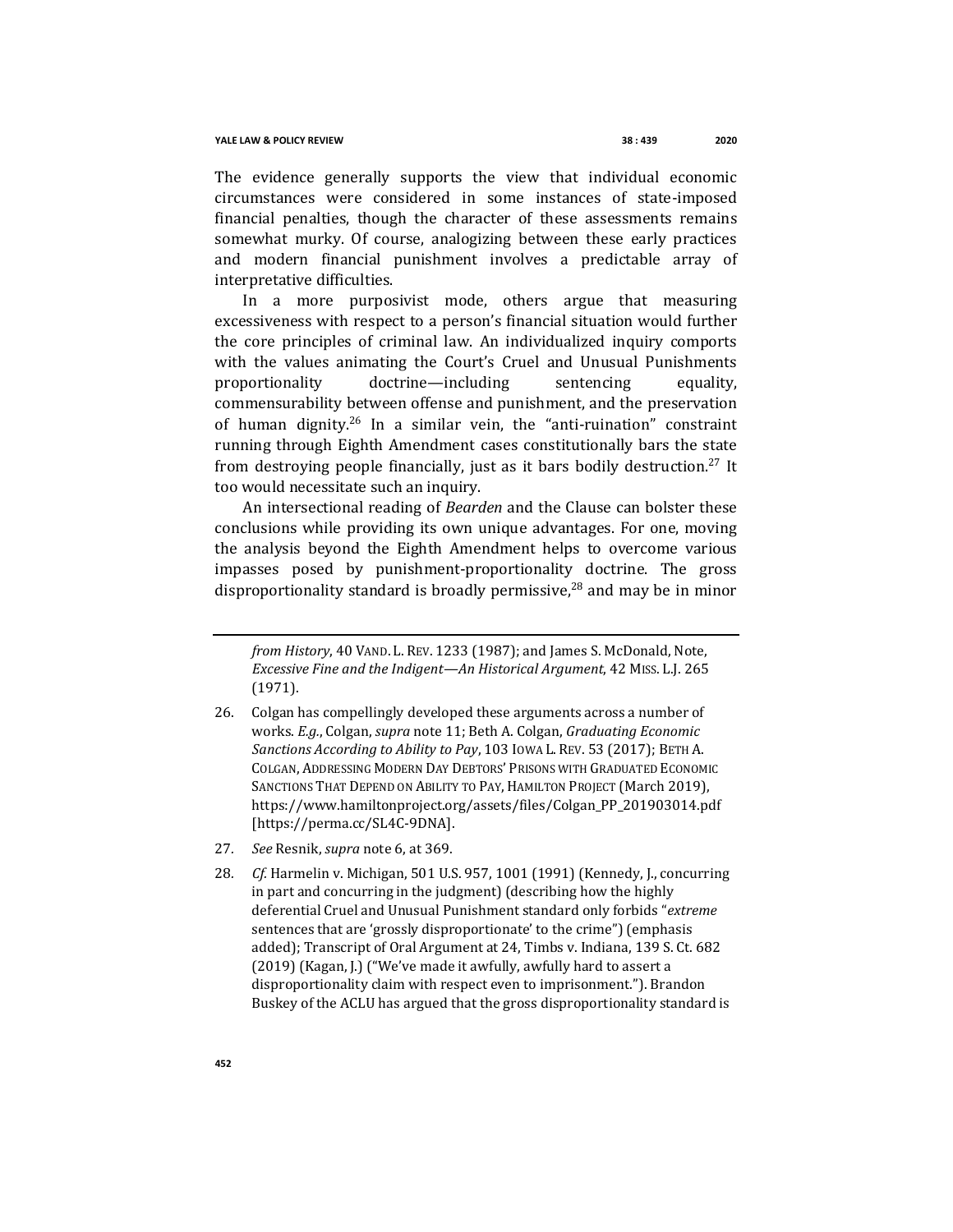tension with an individualized, effects-specific approach to measuring a fine's severity.<sup>29</sup> More fundamentally, from inside the Eighth Amendment, it can be difficult to reconcile the constitutional bar on livelihooddepriving fines with the (as of now) permissibility of execution, solitary confinement, and extensive prison terms.<sup>30</sup> This is not to say these tensions are irreconcilable, or that the Eighth Amendment cannot provide answers on its own.<sup>31</sup> But widening the interpretative lens can promote new ways of thinking about the Clause and the constitutionality of financial punishment more generally. We should ask why, for instance, the *Bearden* view of the problem necessitates individualized consideration and heightened-scrutiny review, while the Eighth Amendment view is, at least putatively, highly deferential to the state. $32$ 

so misaligned with the crisis of financial punishment that the Court should overturn *Bajakajian* entirely, replacing it with the more stringent Excessive Bail test. *See* Brandon Buskey, *A Proposal to Stop Tinkering with the Machinery of Debt*, 129 YALE L.J.F. 415 (2020).

- 29. The gross disproportionality standard applied in the noncapital Cruel and Unusual Punishments Clause context measures the fit between the act committed and the associated punishment without regard for the individual's experience of the severity of that punishment. *E.g.*, *Harmelin*, 501 U.S. at 1000-01. But the Court undertakes effects-based, individualized determinations in other Eighth Amendment domains—namely, capital punishment and life without parole. *See* William W. Berry, *Individualized Sentencing*, 76 WASH. & LEE. L. REV. 13, 53 (2019). The tension here may thus not be significant if viewed from these other domains.
- 30*. Cf.* United States v. Viloski, 814 F.3d at 112 n.13 ("If the Eighth Amendment permits the Government to end some offenders' lives . . . it surely permits the Government to destroy other offenders' livelihoods.").
- 31*. See, e.g.*, Resnik, *supra* note 6, at 393 ("Eighteenth century commentaries proffered a utilitarian rationale for the incongruity that permitted governments to end a person's life yet not 'ruin' a person economically. One explanation was about perverse incentives, if a minor offense left a person in a 'worse Condition' than committing a capital crime."). The revenuegeneration incentives built into financial punishment provides another angle from which to resolve the incongruity. While imprisonment and execution prove financially costly, fines are in the state's fiscal interest and thus require additional constitutional restraint. *Cf. Harmelin*, 501 U.S. at 978 n.9 (opinion of Scalia, J.) ("[I]t makes sense to scrutinize governmental action more closely when the State stands to benefit.").
- 32*. See infra* Section III.B.1 for further discussion.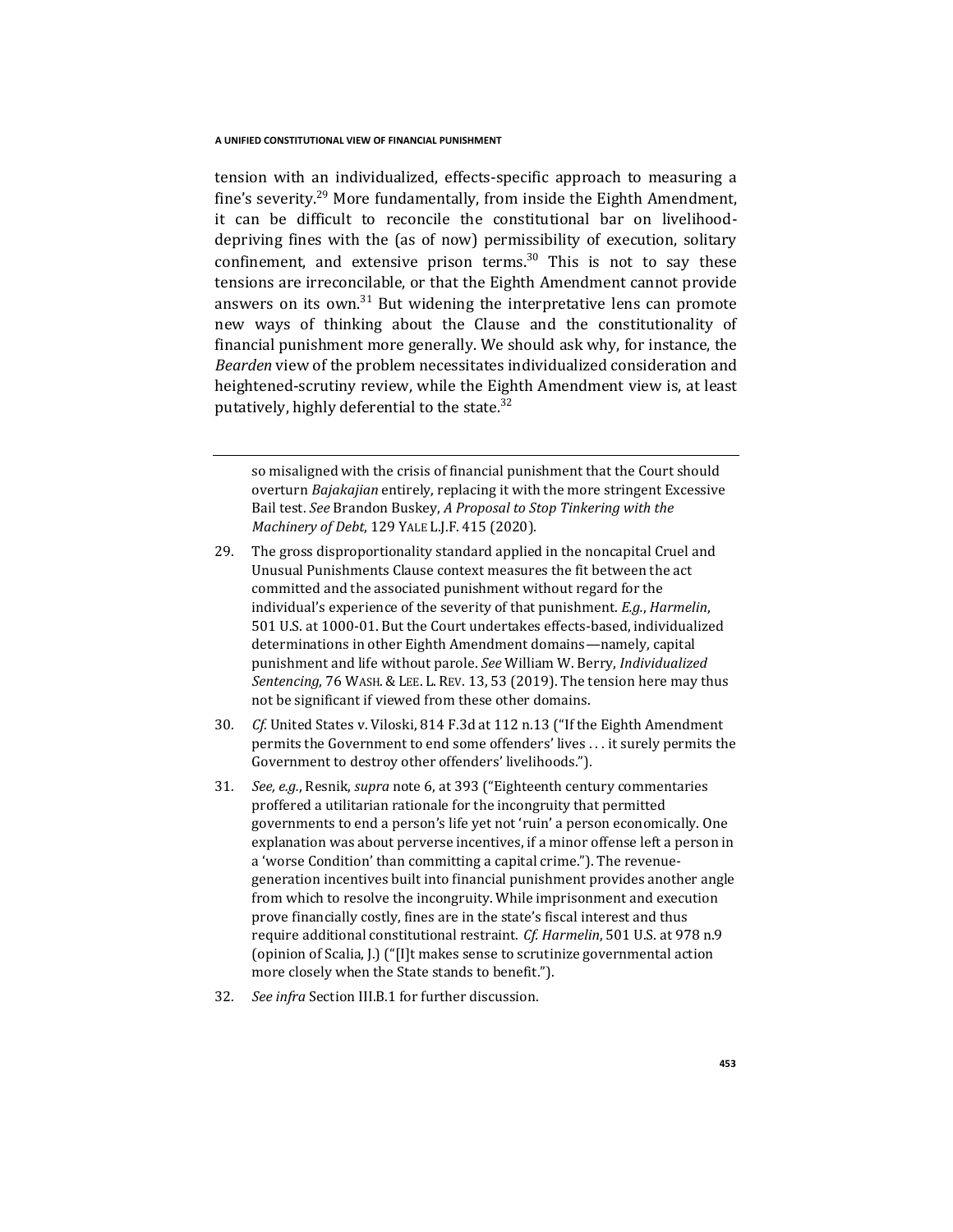## II. POINTS OF CONVERGENCE BETWEEN *TIMBS* AND *BEARDEN*

This Part evaluates each protection in turn and begins to bridge them at the related levels of values and doctrines. Courts have read similar constitutional rationales into each protection, recognizing the significant liberty harms of economic deprivation<sup>33</sup> and questioning the penological goals served by rendering someone financially destitute.<sup>34</sup> At the doctrinal level, the two protections are related in their logical structures and overlap in their applications.

Section II.A considers the Clause's meaning in light of its incorporation and suggests that the livelihood deprivation principle at the center of the *Timbs* analysis has nested within it a range of individual liberty interests. This includes physical liberty (freedom from imprisonment), as well as other liberty interests implicated within the *Bearden* line. Section II.B then provides an account of the *Bearden* line's development, its jurisprudential basis, and the viability of extending *Bearden* into domains beyond wealthbased incarceration.

## *A. The Paradigmatic Harms of Excessive Fines*

The *Timbs* decision was not mere "constitutional housekeeping."<sup>35</sup> Instead, the process of incorporation—properly understood—recasts the Clause in light of Reconstruction Era anti-subordination principles and should inform our understanding of the liberty interests at stake in

<sup>33</sup>*. E.g.*, Timbs v. Indiana, 139 S. Ct. 682, 689 (2019) ("Exorbitant tolls undermine other constitutional liberties."). The state's practice of "punishing a person for his poverty," Bearden v. Georgia, 461 U.S. 660, 671 (1983), is itself a negative consequence of economic deprivation.

<sup>34</sup>*. E.g.*, *Timbs*, 139 S. Ct. at 689 ("[F]ines may be employed in a measure out of accord with the penal goals of retribution and deterrence, for fines are a source of revenue, while other forms of punishment cost a State money." (citations and internal quotations omitted)); *Bearden*, 461 U.S. at 670-71 ("Revoking the probation of someone who through no fault of his own is unable to make restitution will not make restitution suddenly forthcoming. Indeed, such a policy may have the perverse effect of inducing the probationer to use illegal means to acquire funds . . . .").

<sup>35</sup>*. See* Brianne J. Gorod & Brian R. Frazelle, Timbs v. Indiana: *Mere Constitutional Housekeeping or the Timely Revival of a Critical Safeguard?*, 2019 CATO SUP. CT. REV. 215.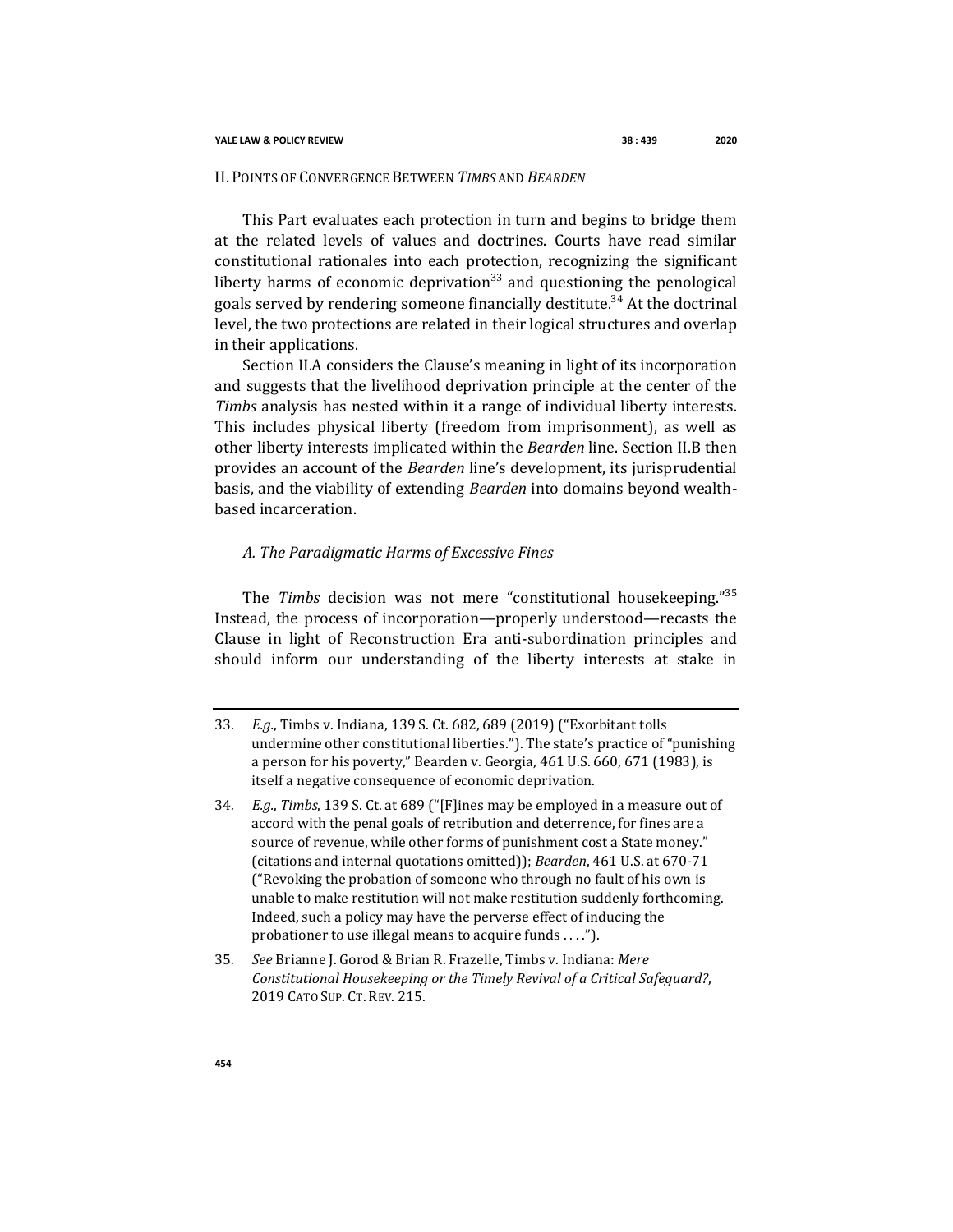financial punishment. If the prototypical instance of extreme fining during the late medieval and early colonial periods concerned fines levied against political adversaries of the English Crown, the imagined rights bearer shifts to the newly freed slave come Reconstruction, and then come incorporation to Tyson Timbs—who, like many others today, lost his car through forfeiture and struggled to survive economically<sup>36</sup> as a result.<sup>37</sup> Appreciating the core constitutional harms across these three phases makes the necessity of an ability-to-pay inquiry obvious.

*Timbs* gives pride of place to the longstanding principle, originating with the Magna Carta, that financial punishment cannot ruin a person's livelihood.<sup>38</sup> The opinions draw a through-line from the early Magna Carta era to the seventeenth century, when Stuart kings and the High Court of Star Chamber violated this protection to raise revenue for the Crown in the absence of parliamentary grants.<sup>39</sup> Beyond the perversities of using financial punishment to fill the Treasury, the Court emphasizes the Crown's use of fines to debilitate political adversaries.<sup>40</sup> Exorbitant fines forced prominent Crown opponents, including outspoken clerics and sheriffs, into silence or debtors' prisons. With respect to these early, highprofile instances, financial punishments not only violated the livelihoodprotecting principles sustained since the Magna Carta; they also served illegitimate forms of political compulsion and domination (namely, "retaliat[ing] against or chill[ing] the speech of political enemies"<sup>41</sup>). Of course, the nexus between economic punishment and political freedom and the nature of political freedoms themselves—has changed over the last three centuries, and grafting these earlier concerns regarding state

- 39*. See Timbs*, 139 S. Ct. at 688; *id.* at 693 (Thomas, J., concurring).
- 40*. See id*. at 689; *id.* at 694 (Thomas, J., concurring in the judgment) (noting how in 1682 the Sheriff of London was fined over \$10 million for "speaking against the Duke of York").
- 41*. See id.* at 689.

<sup>36.</sup> I adopt the phrase and concept of "economic survival" from McLean, *supra*  note 25, at 893 n.219.

<sup>37</sup>*. See* Adam Liptak, *He Sold Drugs for \$225. Indiana Took His \$42,000 Land Rover*, N.Y. TIMES (June 25, 2018), http://www.nytimes.com/2018/06/25/us/politics/supreme-court-civilasset-forfeiture.html [https://perma.cc/34US-WFKK].

<sup>38</sup>*. Timbs*, 139 S. Ct. at 688 ("Magna Carta required that economic sanctions 'be proportioned to the wrong' and 'not be so large as to deprive [an offender] of his livelihood.'").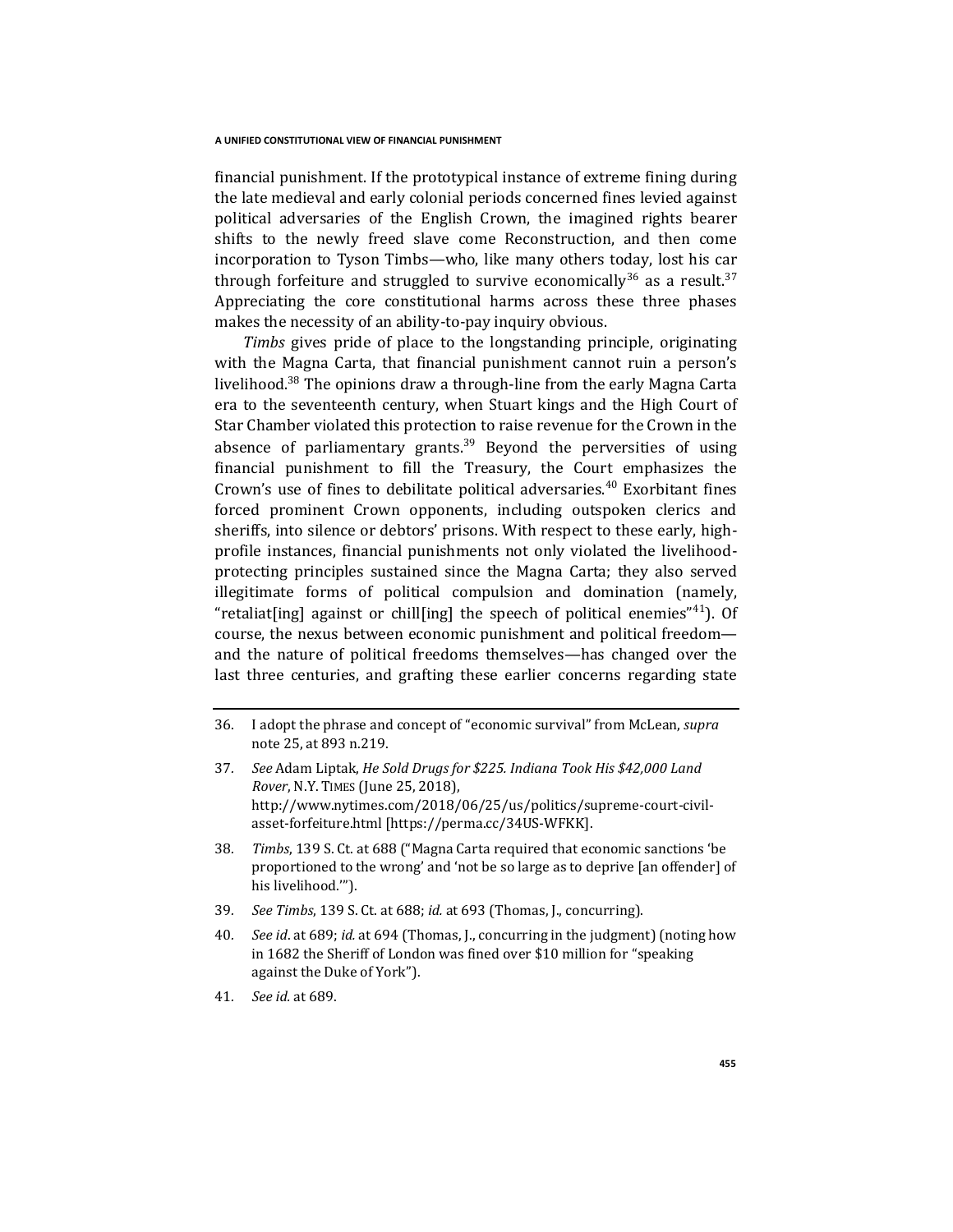domination onto the present is a complicated interpretative task. Still, the *Timbs* opinions recognize that financial punishment can prove destructive of one's economic livelihood and political standing alike, and that both forms of destruction should offend our modern constitutional commitments.

The opinions then shift to the decades following the Civil War, when southern states used abusive fines to "subjugate newly freed slaves and maintain the prewar racial hierarchy.<sup>"42</sup> The Court recognizes that this use of fines was of urgent concern to the Reconstruction Congress.<sup>43</sup> To the extent that the process of incorporation should update the meaning and purpose of a constitutional provision in accordance with Reconstruction Era principles,  $44$  the Court's own understanding of the relationship between fines and the institutional preservation of slavery is of heightened interpretative importance.

By criminalizing "vagrancy" after the abolition of slavery, states levied fines against newly freed African Americans that, if unpaid, would convert into "forced labor" requirements.<sup>45</sup> Through the use of Black Codes, fines

- 43*. See id*. at 698.
- 44*. See* McLean, *supra* note 25, at 879-84 (providing an account, albeit pre-*Timbs*, of the various ways in which incorporation should inform interpretations of the Clause); *see also* AKHIL REED AMAR, THE BILL OF RIGHTS: CREATION AND RECONSTRUCTION 133 (1998); Jamal Greene, *Fourteenth Amendment Originalism*, 71 MD. L. REV. 978, 1011 (2000) (describing how, in Amar's view, the "meaning and scope of an incorporated right [should] be understood with reference to the concerns that animated the Reconstruction generation"); Kurt T. Lash, *The Fourteenth Amendment and the Bill of Rights: Beyond Incorporation*, 18 J. CONTEMP. LEGAL ISSUES 447, 449 (2009) ("[W]hat we are after is not the incorporation of 1787 texts, but the public understanding of 1868 texts—in particular the . . . scope of congressional power to enforce these newly constitutionalized rights.").
- 45*. See Timbs*, 139 S. Ct. at 688-90; *id.* at 697-99 (Thomas, J., concurring); W.E.B. DU BOIS, BLACK RECONSTRUCTION IN AMERICA 153-58 (Transaction 2013) (chronicling the vagrancy ordinances across all southern states). For a sampling of such laws, see PAUL FINKELMAN & DONALD R. KENNON, ENDING THE CIVIL WAR AND CONSEQUENCES FOR CONGRESS 95 (2019) ("The [Mississippi Vagrant Law also created] a one-dollar poll tax for all free blacks. Anyone not

<sup>42</sup>*. Id.* at 688; *see also id.* at 697-98 (Thomas, J., concurring). Justice Thomas's concurrence also includes an extended discussion of the Clause's role in the eighteenth and early nineteenth centuries before Reconstruction. *See id.* at 695-97.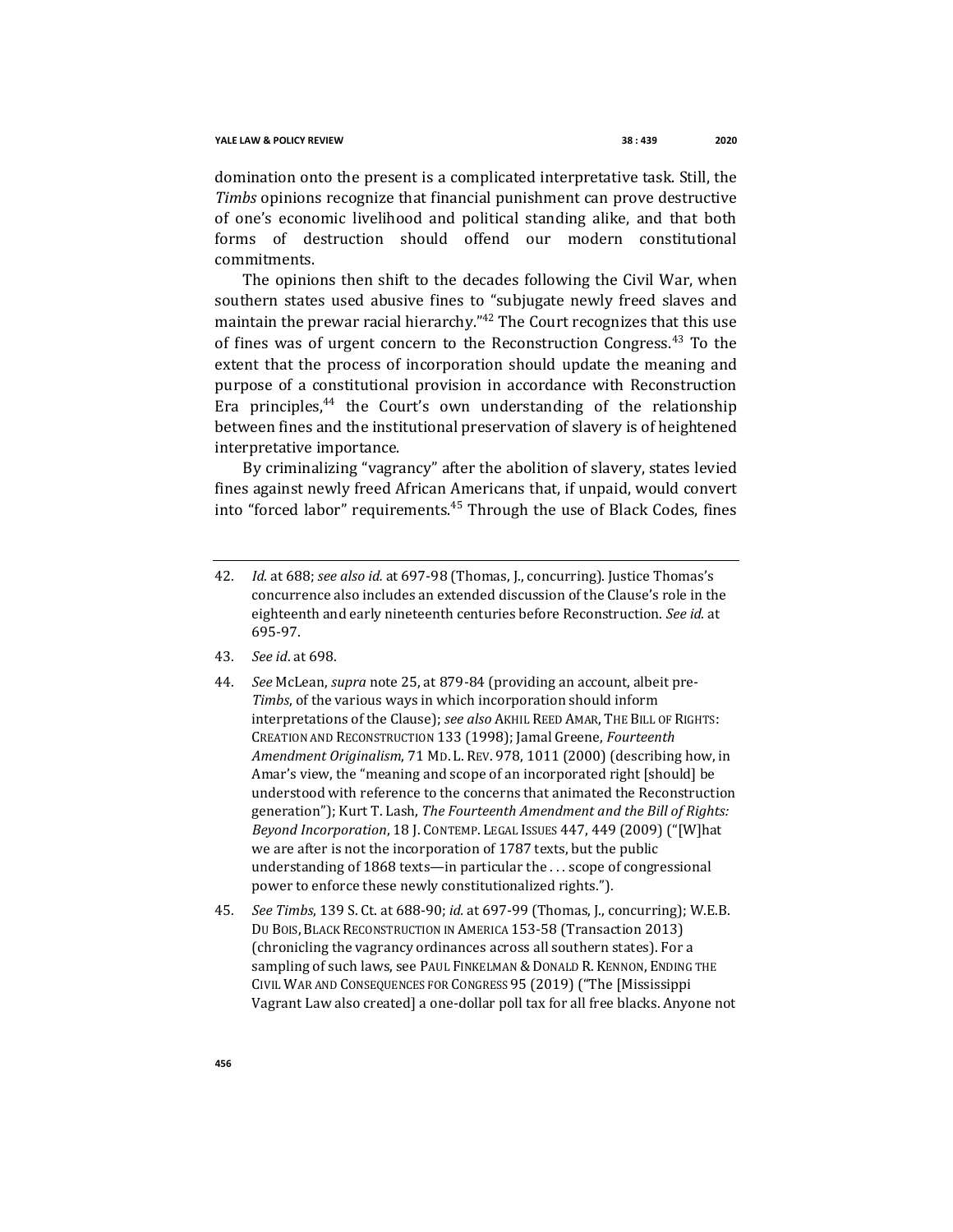and forfeitures provided the pretext under which the conditions of slavery were reconstituted, for newly freed African Americans deemed guilty of vagrancy were subsequently auctioned off as "contract laborers."<sup>46</sup> The Fourteenth Amendment was a response to southern states' attempts to recreate "slavery in fact" by targeting poor, newly freed slaves with fines that, when unpaid, reimposed arrangements of servitude. $47$ 

Within the frame of pre-*Timbs* Excessive Fines Clause jurisprudence namely, the version of the gross disproportionality test presented in *Bajakajian*—the "excessiveness" of Black Code fines would be explained as follows: the southern states' vagrancy fines were improperly calibrated to the severity of the vagrancy offense. This formulation of the Excessive Fines Clause violation should strike us as strange, for it implies that a vagrancy penalty *might* have passed Eighth Amendment muster if brought below a certain monetary amount. But the *Timbs* opinions, and certainly the aforementioned aims of the Fourteenth Amendment, do not suggest that the injustice of such laws is solely conditioned on the fine amount.<sup>48</sup> Fines of *any* amount imperiled newly freed slaves, who—dispossessed of property and economic opportunity, and thus unable to pay—were forced back into servitude. But without an account of these poverty conditions, the instrumental connection between vagrancy laws and the reconstitution of slavery is largely lost. An historically informed Clause after incorporation—one that apprehends the basics of how slavery was institutionally maintained—would measure unconstitutional excessiveness with some respect to the background economic circumstances of the targeted individual or group.

Across these two historical phases, the Court understands financial punishment to feed into other forms of liberty deprivation. The seventeenth-century fine was a means of political castigation or exclusion that, operating against the backdrop of debt-based incarceration, often

paying the tax could also be declared a vagrant and thus assigned to some white planter to work at hard labor.").

- 46. Garrett Epps, *The Antebellum Political Background of the Fourteenth Amendment*, 67 LAW & CONTEMP. PROBS. 175, 204 (2004).
- 47*. See, e.g.*, CONG. GLOBE, 39th Cong., 1st Sess. 3210 (1866) (Rep. Julian) ("Cunning legislative devices are being invented in most of the States to restore slavery in fact."); *id.* at 1123 (Rep. Cook) (describing how the laws "sell[] men into slavery in punishment of crimes of the slightest magnitude").
- 48*. See Timbs*, 139 S. Ct. at 688-89 (observing that "newly freed slaves were *unable to pay* imposed fines") (emphasis added).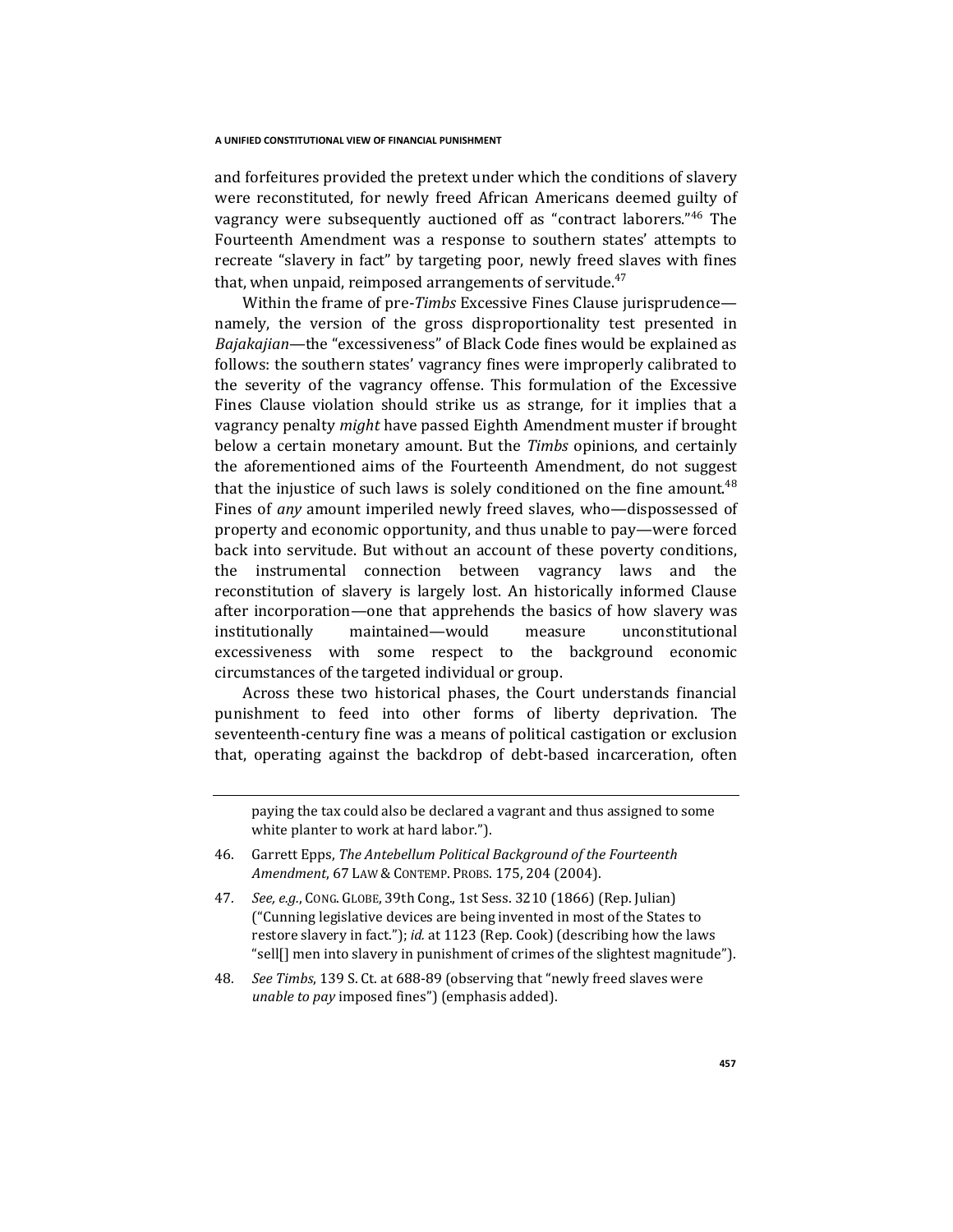amounted to imprisonment. The vagrancy fine converted financial destitution into re-enslavement. In both contexts, the fine is directly tied to these fundamental deprivations of body and personhood. It is significant that the constitutional rationale—that an unpayable financial obligation sets off other distinct liberty deprivations (here of a determinately grave variety)—approximates *Bearden*'s doctrinal structure.<sup>49</sup>

The Court's discussion in *Timbs* is largely historical, with little expressly said about contemporary financial punishment or its consequences. But the case arose after Ferguson, and the stakes of today's "royal revenue" generation are all too plain. Tyson Timbs's brief described for the Court how criminal debt "can effectively control a person's life" and "amount to perpetual punishment."<sup>50</sup> With references to Ferguson, Timbs observes that "defaulters may see their driver's licenses suspended or their voting rights withheld," and "[o]thers are jailed."<sup>51</sup>

Importantly, debt-based license suspension, voter disenfranchisement, and incarceration are core targets of contemporary *Bearden* challenges.<sup>52</sup> By tying the right to be free from excessive fines to these downstream liberty deprivations, Timbs's brief draws attention to the normative and functional overlap between the two protections. Unpayable criminal debt makes economic survival difficult, all the while perpetuating additional civil and political liberty deprivations. Thus, at its imposition and throughout its aftermath, excessive financial punishment undermines our shared commitments to individual dignity and equal citizenship and must be limited accordingly. If the Eighth Amendment protects against the initial imposition of an unpayable obligation, the *Bearden* protection provides the constitutional backstop.

### *B. The Equal Protection-Due Process* Bearden *Framework*

In *Bearden v. Georgia*, the Court constitutionally barred the state from revoking Danny Bearden's probation—and thus re-incarcerating him—on

- 50. Brief of Petitioner at 26, *Timbs*, 139 S. Ct. at 682 (No. 17-1091).
- 51*. Id.* at 27.
- 52*. See infra* Section II.B.

<sup>49.</sup> As described in Section II.B, a *Bearden* violation takes the following conditional form: If failure to meet a financial obligation is the state's basis for compromising a right or significant interest, then that obligation must be made affordable to the individual. Or, put succinctly, a significant liberty deprivation cannot be solely conditioned on indigency.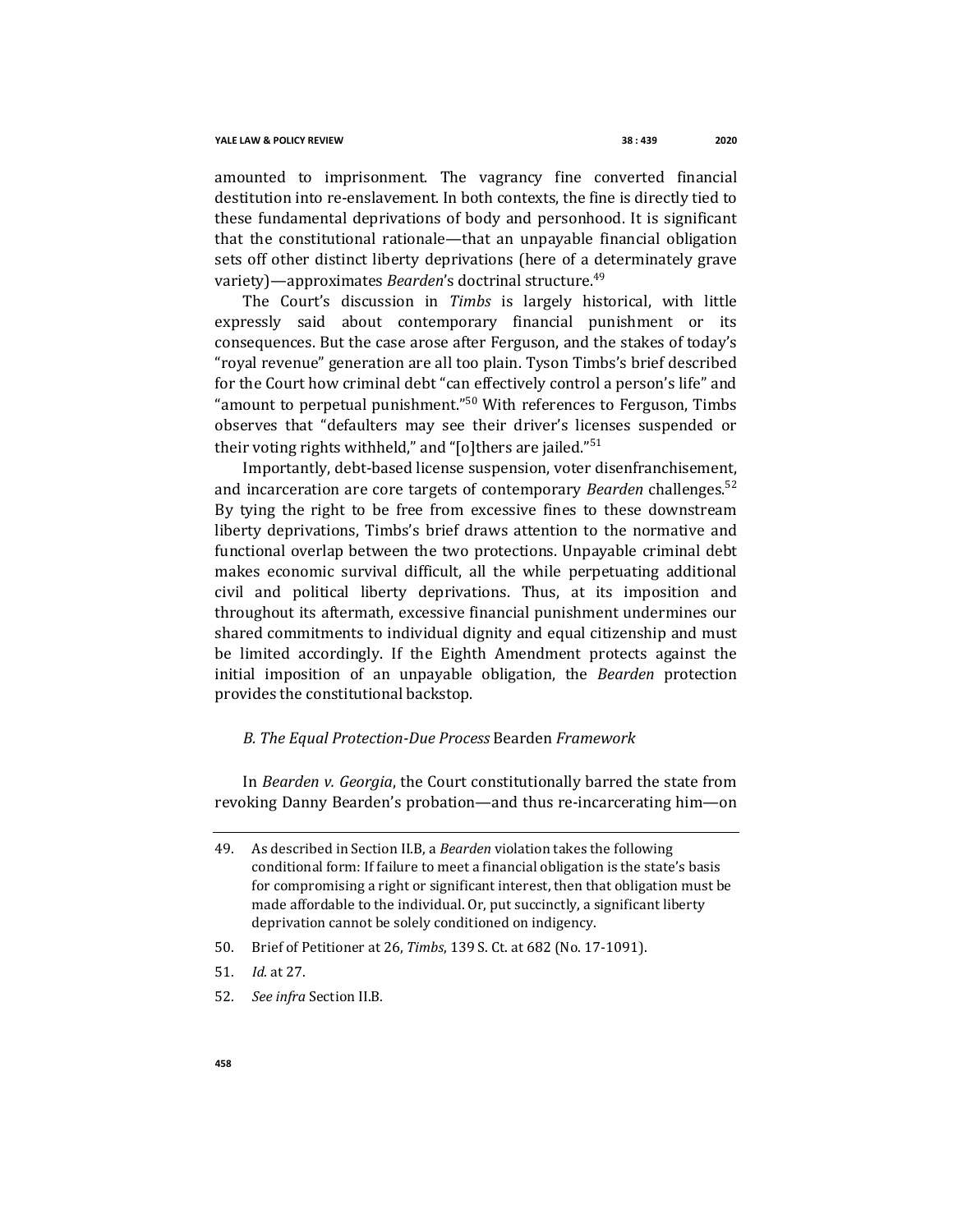the basis of his indigency.<sup>53</sup> Due process and equal protection considerations "converge<sup>[d]</sup> in the Court's analysis,"<sup>54</sup> together generating a constitutional violation even though neither strand when taken independently would seem to register one. $55$ 

This interweaving of wealth-based equal protection with a due process rationale presents a number of puzzles, many of which have come to the fore as lower courts extend *Bearden* protections into new legal areas. Some lower courts have recognized *Bearden*'s applicability within the incarceration-related contexts of pretrial bail<sup>56</sup> and immigration detention,<sup>57</sup> as well as the more distant contexts of license forfeiture<sup>58</sup> and ex-prisoner re-enfranchisement.<sup>59</sup> Other courts have been less willing to extend *Bearden* beyond a narrow set of incarceration-related circumstances, typically construing *Bearden* as a prudential, site-specific carveout within the *Rodriguez* rational-basis rule given incarceration's severity. $60$  Courts have reasoned through these applications in different

- 54*. Id.* at 665; *see also* Obergefell v. Hodges, 135 S. Ct. 2584, 2603 (2015) (drawing on the *Bearden* convergence theory to set forth the right to gay marriage: "This interrelation of the two principles furthers our understanding of what freedom is and must become.").
- 55. Because there is no per se right to probation, the state could in theory have eliminated the option of probation for all prisoners without generating a due process violation. Under equal protection precedents, the state is also generally permitted to treat individuals differently on the basis of relative wealth. *See* San Antonio Indep. Sch. Dist. v. Rodriguez, 411 U.S. 1, 29 (1973) ("[T]his Court has never heretofore held that wealth discrimination alone provides an adequate basis for invoking strict scrutiny . . . ."); *see also* Harris v. McRae, 448 U.S. 297, 323 (1980) (noting that the Court "has held repeatedly that poverty, standing alone, is not a suspect classification").
- 56*. E.g.*, ODonnell v. Harris County, 251 F. Supp. 3d 1052, 1134 (S.D. Tex. 2017); *In re* Humphrey, 228 Cal. Rptr. 3d 513 (Ct. App. 2018).
- 57*. E.g.*, Hernandez v. Sessions, 872 F.3d 976, 991-93 (9th Cir. 2017).
- 58*. E.g.*, Robinson v. Purkey, No. 3:17-cv-01263, 2018 WL 5023330, at \*2 (M.D. Tenn. Oct. 16, 2018), *rev'd*, Robinson v. Long, No. 18-6121, 2020 WL 2551889 (6th Cir. May 20, 2020).
- 59*. E.g.*, Jones v. Governor of Florida, 950 F.3d 795, 808-810, 811 n.9 (11th Cir. 2020).
- 60*. E.g.*, Johnson v. Bredesen, 624 F.3d 742, 749 (6th Cir. 2010) (declining to evaluate a wealth-based felon re-enfranchisement scheme under *Bearden*);

<sup>53.</sup> Bearden v. Georgia, 461 U.S. 660 (1983).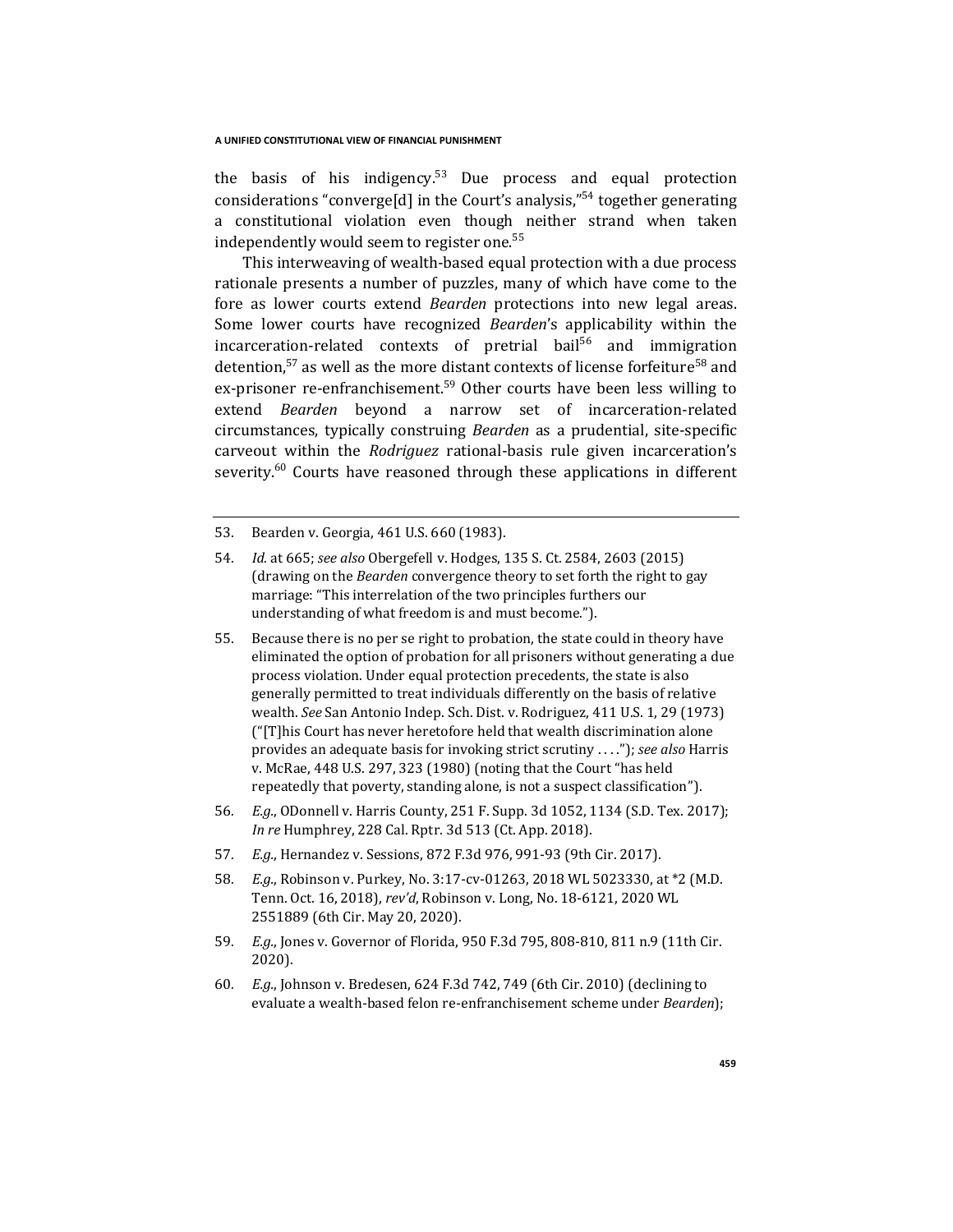#### **YALE LAW & POLICY REVIEW 38 : 439 2020**

ways, with the viability of the *Bearden* framework turning largely on how the court characterizes the underlying liberty interest and the degree of liberty deprivation involved.

Without developing a complete account of *Bearden*'s development or doctrinal architecture, I aim to describe the basic structure of a *Bearden*styled claim and isolate the various liberty interests upon which successful *Bearden* challenges have been predicated. This should make clear that the *Bearden* constitutional backstop should be afforded beyond the incarceration context, laying the groundwork for the integrative *Bearden*-Eighth Amendment analysis presented in Part III.

## 1. The *Bearden*-*Williams*-*Tate* Line

In 1970, the Court held in *Williams v. Illinois* that extending a term of prison beyond the statutory maximum for inability to pay restitution violates the Equal Protection Clause.<sup>61</sup> The year after, in *Tate v. Short*, the Court extended *Williams* to the sentencing phase by holding that a state is constitutionally barred from imprisoning a person under a fine-only statute because that person cannot pay the fine.<sup>62</sup> In 1983, *Bearden* weaved *Tate* and *Williams* into a broader rule: "only if alternative measures are not adequate to meet the state's interests . . . may the court imprison a[n indigent] probationer who has made sufficient bona fide efforts to pay."<sup>63</sup>

The mixed theory running through the three decisions should be read as a carry-over from the Warren Court's wealth-equality jurisprudence, which stretches back to the seminal 1956 *Griffin v. Illinois* decision.<sup>64</sup> In

Madison v. State, 161 Wash. 2d 85 (2007) (same). *Rodriguez* itself explicitly excepted the wealth-based detention at issue in *Tate* and *William*, deeming such detention to be an "absolute deprivation." San Antonio Independent School Dist. v. Rodriguez, 411 U.S. 1, 20 (1973).

- 61. 399 U.S. 235 (1970).
- 62. 401 U.S. 395 (1971).
- 63*. Bearden*, 461 U.S. at 672; *see also id.* at 671 ("In each case, the Constitution prohibits the State from imposing a fine as a sentence and then automatically converting it into a jail term solely because the defendant is indigent . . . .").
- 64. An engaged historical analysis with the mixed theory's rise goes beyond this project's scope, though I sketch a few pivotal moments here by drawing on Michael Klarman's history of modern equal protection. *See* Michael Klarman, *An Interpretative History of Equal Protection*, 90 MICH. L. REV. 213 (1991).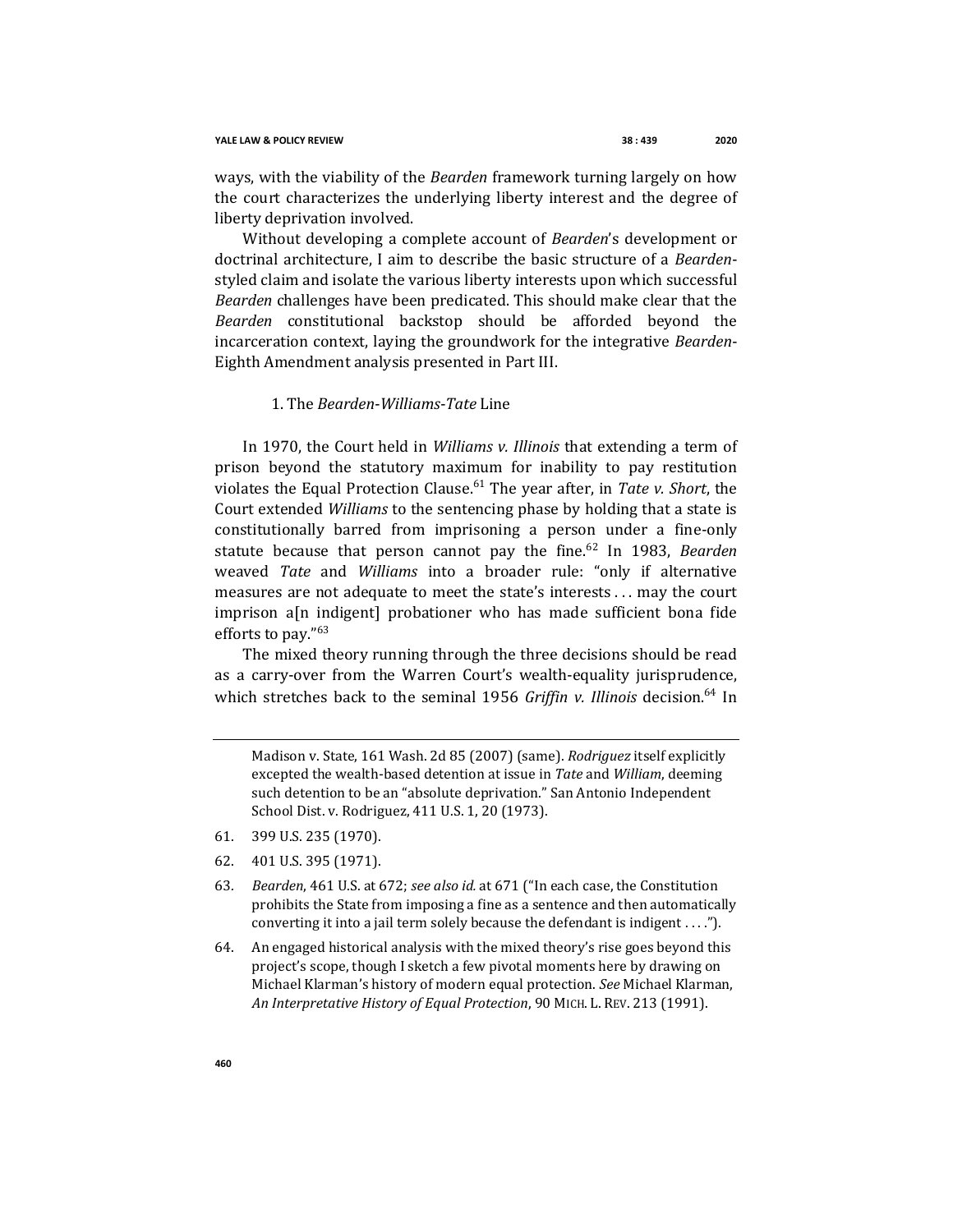*Griffin*, a divided Court held that indigent defendants must be provided with free trial transcripts if a state-created criminal appeal process requires that one be produced. The Court made clear that a state "is not required by the Federal Constitution to provide appellate courts or a right to an appellate review," but that once a state decides to provide review, it "cannot make lack of means an effective bar to the exercise of this opportunity."<sup>65</sup> In other words, the appeal is not a *right* per se, though limiting access on the basis of poverty nonetheless abridged basic equality principles. *Griffin* thus suggested a "virtually unprecedented" constitutional consideration for poverty.<sup>66</sup> Its applications over the Burger Court era were subsequently limited, with Justice Harlan's procedural due process conception of the case often used to cabin *Griffin* equality

Klarman does not reference *Bearden*, *Williams*, or *Tate*, but provides a description of the doctrine's backdrop that is instructive. In *Griffin v. Illinois*, 351 U.S. 12 (1956), the Warren Court held that the state must provide free copies of trial records for indigent defendants if these records are otherwise available for purchase, thus invalidating a form of wealth discrimination premised on its disparate effects rather than on animus or some special designation of the poor. *Id.* at 255; *see also* Owen Fiss, *Racial Imbalance in the Public Schools: The Constitutional Concepts*, 78 HARV. L. REV. 564, 593 n.50 (observing that *Griffin*'s rationale turns on disparate impact). Klarman observes that the Court further refined its wealth-equality precedents through the fundamental rights line of equal protection, in part because it sought *some* limiting principle for controlling the "virtually limitless reach of a constitutional rule condemning disparate wealth effects." Klarman, *supra*, at 266. The Warren Court soon characterized *Griffin* as an originating point in this new fundamental rights line of equal protection, which runs through cases like *Gideon v. Wainwright*, 372 U.S. 335 (1963), and *Douglas v. California*, 372 U.S. 353 (1963). Come the Burger Court and its concern with the possibility of "judicial wealth redistribution," the class-discrimination fundamental rights line is truncated and *Griffin*'s equality principles are reconceptualized in procedural due process terms. *Id.* at 285. Justice Harlan's *Griffin v. Illinois* dissent, 351 U.S. 12, 36 (1956), originally suggested such a procedural due process framing, which is cited alongside the *Griffin* majority opinion in *Bearden*. *See Bearden*, 461 U.S. at 665. The mixed due processequal protection framework that emerges in *Bearden* is thus a function of these multiple and discrepant attempts to preserve certain wealth-equality commitments in the criminal justice context while undoing them elsewhere.

- 65*. Griffin v. Illinois*, 351 U.S. 18 (1956); *id.* at 24 (Frankfurter, J., concurring).
- 66. Klarman, *An Interpretative History of Equal Protection*, *supra* note 64, at 265.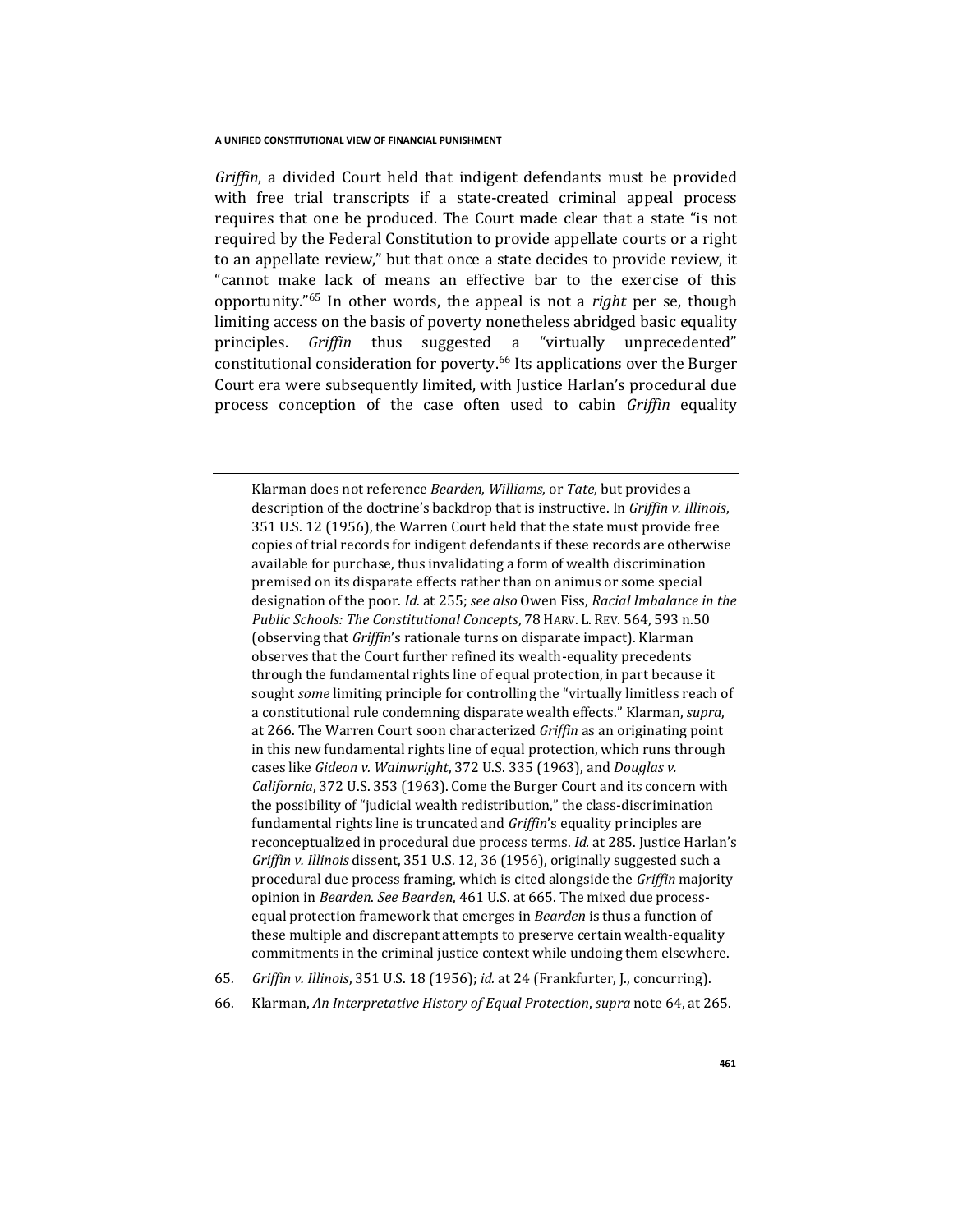principles to the managerial domains of courts and prisons.<sup>67</sup> That said, the *Williams*-*Tate*-*Bearden* line is a clear extension of the *Griffin* tradition. *Williams* offers that it is "applying the teaching" of *Griffin*, and *Bearden*  sources the convergence theory of "due process and equal protection principles" back to it.<sup>68</sup>

Significantly, many of the Court's pre-*Bearden* decisions invoking *Griffin* (and at times *Williams* and *Tate*) concerned wealth-based deprivations of *non-physical* liberty—including, for instance, interests in marriage, divorce, and running for office.<sup>69</sup> Drawing on Justice Harlan's *Williams* concurrence, *Bearden* itself sets forth factors to determine when a wealth-based liberty deprivation is sufficiently severe to warrant heightened scrutiny—including the "nature" and "extent of the individual interest affected"—and never indicates that the interest must involve freedom from incarceration.<sup>70</sup> The Court suggested as much decades later in *M. L. B.*, where Justice Ginsburg's majority opinion invokes *Bearden* and the other "*Griffin*-line cases" to hold that indigent parents unable to pay court fees cannot be deprived of appellate review of the termination of parental rights. <sup>71</sup> Citing to *Bearden*, the *M. L. B.* Court "inspect[ed] the character and intensity of the individual interest at stake"—here characterized as the destruction of family bonds—and deemed the deprivation too grave to be conditioned on wealth status.<sup>72</sup> *M. L. B.* thus

- 67*. See supra* note 64 and accompanying text.
- 68*. Bearden*, 461 U.S. at 665; *Williams*, 399 U.S. at 241.
- 69*. See, e.g.*, Zablocki v. Redhail, 434 U.S. 374, 402 (1978) (Powell, J., concurring) (citing *Griffin* to strike down a statute that conditioned marriage on the payment of child support); Lubin v. Panish, 415 U.S. 709, 720 (1974) (Douglas, J., concurring) (citing *Griffin*, *Williams*, and *Tate* to hold that states cannot require indigent candidates to pay campaign filing fees); Boddie v. Connecticut, 401 U.S. 371, 382-84 (1971) (citing *Griffin* to render unconstitutional on due process grounds the filing fees that prevented an indigent couple from obtaining a divorce); *id.* at 383-86 (Douglas, J., concurring) (reaching the same outcome but on equal protection grounds).
- 70*. Bearden* sets forth four factors: "the nature of the individual interest affected, the extent to which it is affected, the rationality of the connection between legislative means and purpose, [and] the existence of alternative means for effectuating the purpose." *Bearden*, 461 U.S. at 666-67 (quoting *Williams*, 399 U.S. at 260 (Harlan, J., concurring)).
- 71. M.L.B. v. S.L.J., 519 U.S. 102, 120 (1996); *see also id.* at 111 ("*Griffin*'s principle has not been confined to cases in which imprisonment is at stake.").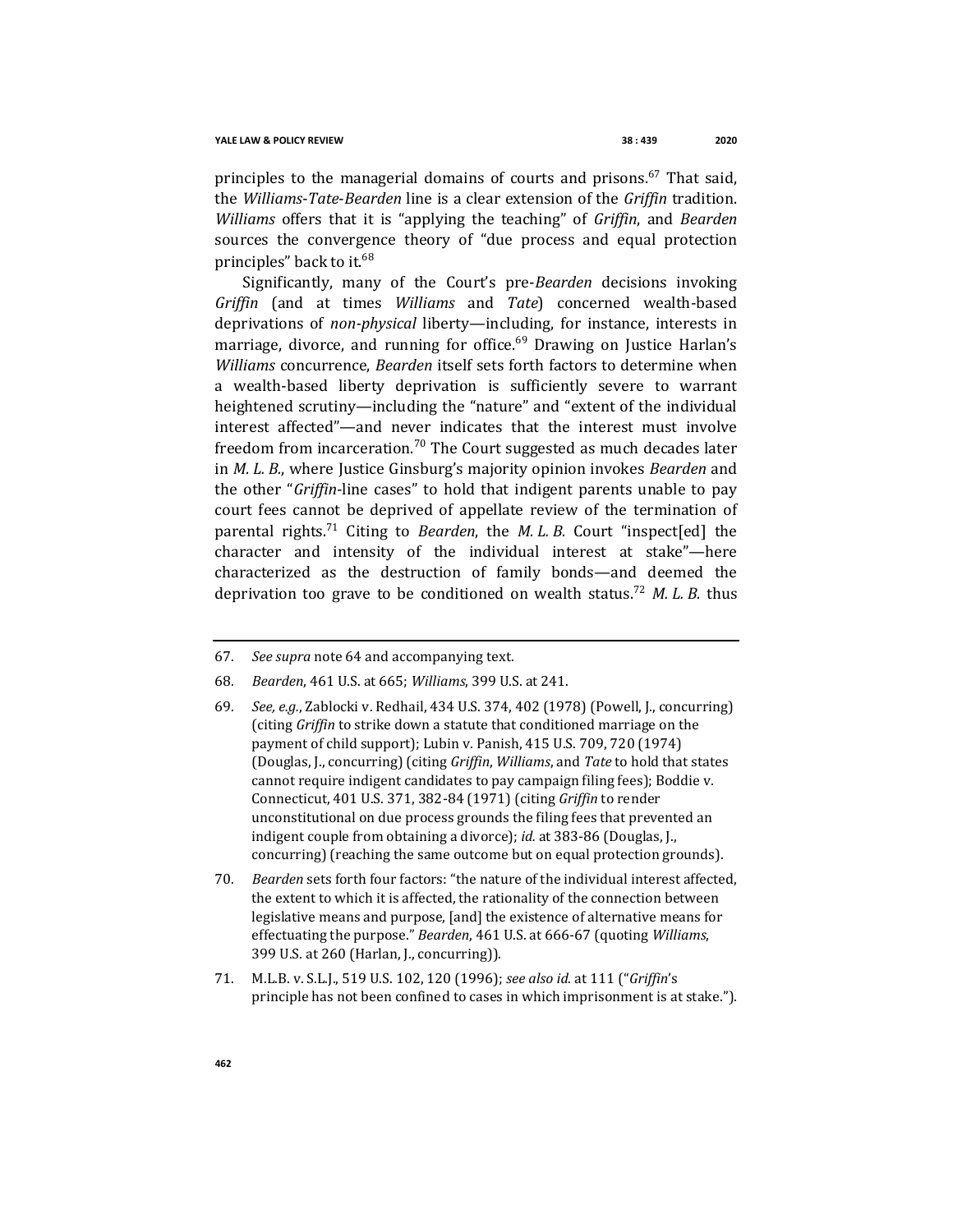makes clear that *Bearden*-styled protections can be predicated on nonincarceration-related liberty interests, though *Bearden*'s outer bounds are left largely undefined.<sup>73</sup>

More recent challenges to wealth-based deprivation schemes have spurred further consideration of the kinds of liberty interests that qualify for *Williams-Tate-Bearden* heightened scrutiny. In what follows, I survey a handful of recent decisions that take differing approaches to the *Bearden*  doctrine.

## 2. *Bearden* in Incarceration and Non-Incarceration Contexts

Lower courts typically evaluate the liberty interest underwriting a *Bearden* claim along the two axes previously named: the character of the interest and the degree of deprivation involved. The *degree* tends to be at issue in physical liberty-related contexts like pretrial or immigration detention. In recent *Bearden* challenges to wealth-based ex-prisoner reenfranchisement and license suspension, whether the *character* of the interest is sufficiently fundamental typically drives the analysis.

## *a. Incarceration-Related Contexts*

In *ODonnell v. Harris County*, a Texas district court determined that the liberty interest in being free from pretrial detention is sufficiently analogous to the interest in remaining on probation, and therefore found that the detention of indigent defendants violated *Bearden*. <sup>74</sup> The court

## 72*. Id.* at 120-25.

<sup>73.</sup> The Court does distinguish *M. L. B.* from cases where complainants "sought state aid to subsidize their privately initiated action." *Id.* at 125. In *McRae*, for instance, the Court determined that Medicaid funding need not be provided to subsidize medically necessary abortions. *See* Harris v. McRae, 448 U.S. 297, 321-26 (1980). But in *M. L. B.*, as well as in the *Bearden* applications evaluated here, claims of affirmative right to government aid are hardly at issue.

<sup>74.</sup> The County unsuccessfully argued that the *Williams-Tate-Bearden* line is limited to the payment of *post*-conviction fines, and does not cover the pretrial phase. 251 F. Supp. 3d 1052, 1137 (S.D. Tex. 2017), aff'd in part, rev'd in part, 892 F.3d 147 (5th Cir. 2018). The parties reached a settlement in November 2019, which requires an individualized ability-to-pay hearing if secured money bail is imposed as a condition of release. *See* ODonnell v.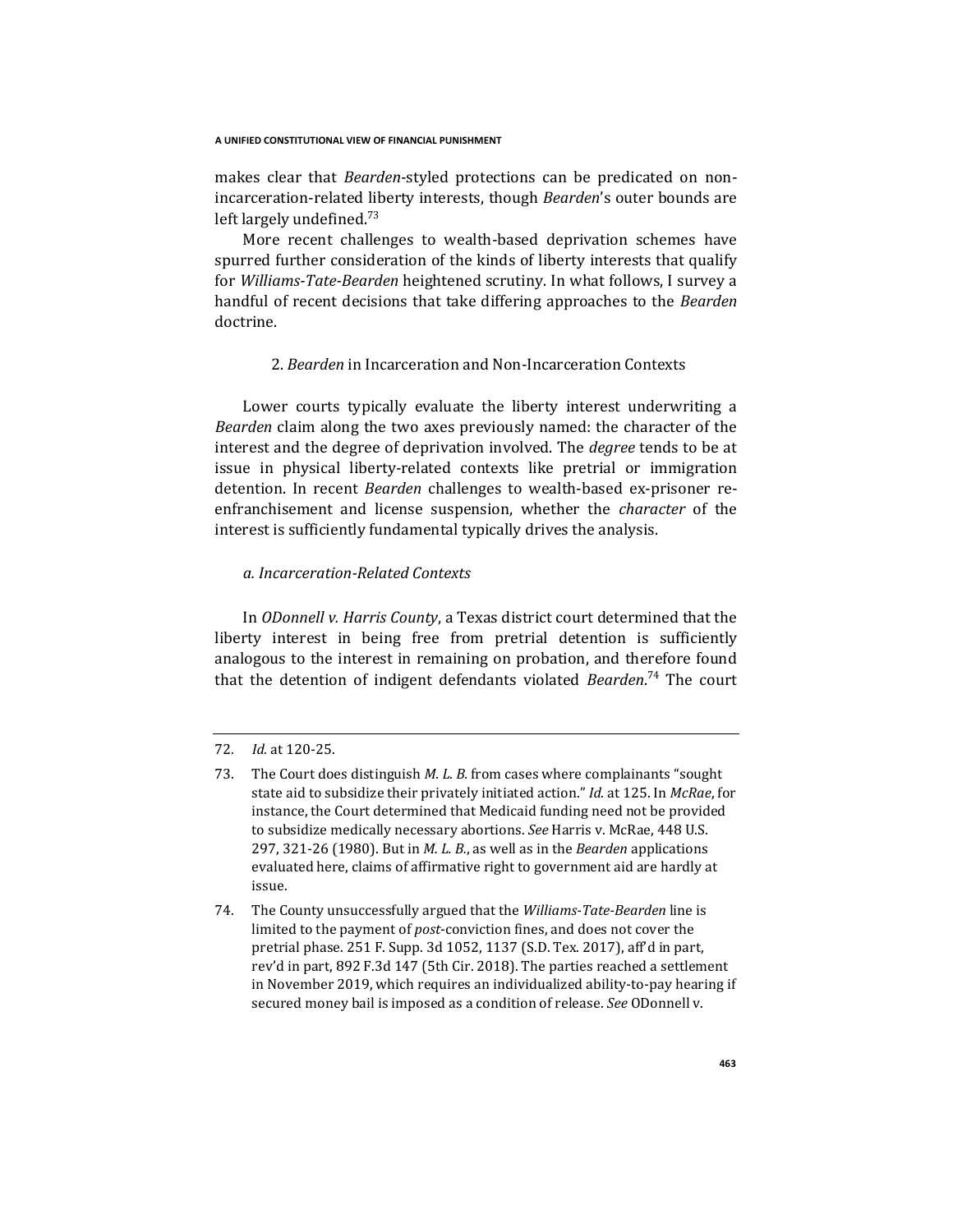sought to reconcile *Bearden* and *ODonnell* with *Rodriguez*'s rational-basis rule by emphasizing the differing *degrees* of deprivation at issue. It noted that the Supreme Court in *Rodriguez* had expressly excepted *Williams* and *Tate* from rational basis review by recognizing that the disadvantaged classes in those cases were "completely unable to pay for some desired benefit" and "sustained an absolute deprivation" as a result.<sup>75</sup> The *ODonnell* court then contrasted the *Rodriguez* petitioners' "relative" liberty interest in "*better* schooling" with the *ODonnell* plaintiffs' "absolute" liberty interest in being free from detention. <sup>76</sup> Given the absolute deprivation at stake, *Bearden* rather than *Rodriguez* applied.<sup>77</sup>

But in a similar pretrial bail challenge, the Eleventh Circuit rejected the premise that detention necessarily amounts to an absolute deprivation.<sup>78</sup> The court observed that the bail regime imposed "merely" forty-eight hours of jail for indigent defendants, which it determined to be a nonabsolute deprivation when considered relative to the much longer period of pretrial release that the indigent person still ultimately accesses under the scheme. 79

The Arizona district court sided with *ODonnell*'s reasoning when it recently considered the constitutionality of a for-profit state diversionary program. The program compelled payment of user fees by automatically extending a person's required participation until payment is made. According to the court, "[p]laintiffs have indeed been absolutely deprived of the ability to complete the program in 90 days like other, wealthier participants."<sup>80</sup> In accordance with *ODonnell*'s logic, excess time of *any*

Harris County, No. 4:16-cv-01414, 2019 WL 6219933, at \*6 (Nov. 21, 2019 S.D. Tex.).

- 75. San Antonio Indep. School District v. Rodriguez, 411 U.S. 1, 20 (1973).
- 76*. ODonnell*, 251 F. Supp. 3d at 1135.
- 77*. See also* Pugh v. Rainwater, 572 F.2d 1053, 1056 (5th Cir. 1978) ("[I]ncarceration of those who cannot [pay for pretrial release] . . . infringes on both due process and equal protection requirements.").
- 78. Walker v. City of Calhoun, GA, 901 F.3d 1245 (11th Cir. 2018).
- 79*. Id.* at 1261 ("[T]hey must merely wait some appropriate amount of time to receive the same benefit as the more affluent."). *But see id.* at 1275-76 (Martin, J., concurring in part and dissenting in part) (chronicling the "very real consequences" of forty-eight hours in jail).
- 80. Briggs v. Montgomery, No. CV-18-02684-PHX-EJM, 2019 WL 2515950, at \*10 (D. Ariz. June 18, 2019).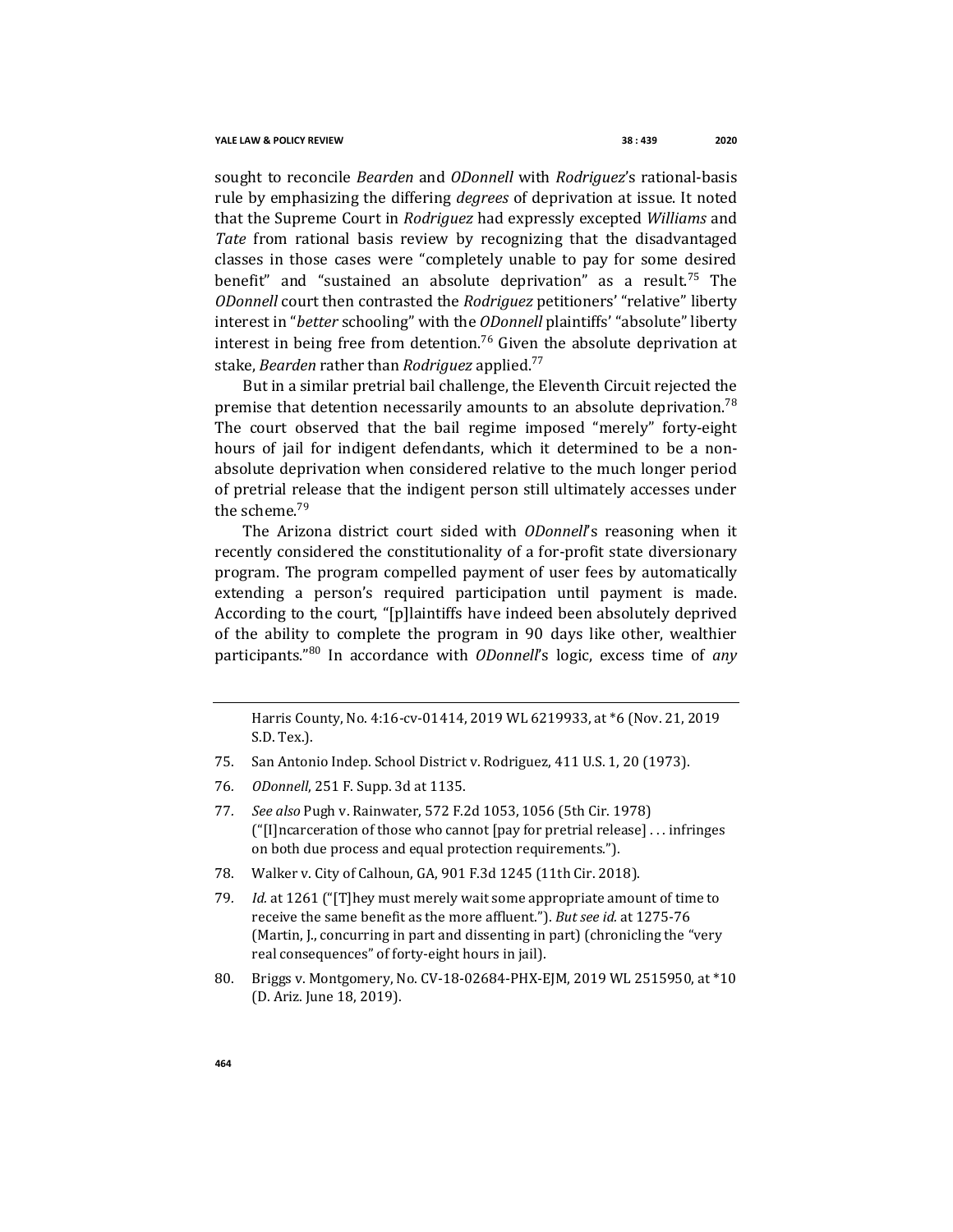length that subjected an indigent person to prosecutorial risk and potential imprisonment was viewed as a unique or standalone deprivation, and thus violated *Bearden*.

Note that the "comparator" assumed by the court shifts across these cases: for the Eleventh Circuit, the forty-eight hours faced by an indigent person is compared to the much longer period of freedom that comes after *their own* pretrial release, so the detention is treated as marginal; but for the Texas and Arizona district courts, the excess time in detention (or in a diversionary program that threatens possible future detention) is compared against the lack of detention (or risk) faced by a *wealthier*  person.<sup>81</sup> The distinction between "absolute" deprivation and "mere" diminishment in these cases is thus largely rhetorical, an outgrowth of *Rodriguez* that turns on how the court frames the liberty interest at stake.<sup>82</sup> Characterizing pretrial liberty as "access to pretrial release" rather than "freedom from incarceration," for instance, alters the status of the deprivation and the eventual outcome of the analysis.<sup>83</sup> These are antecedent framing choices made by courts before and beyond an application of doctrine.

## *b. Bearden Beyond Incarceration*

Outside the incarceration context, recent *Bearden*-styled challenges to wealth-based ex-prisoner re-enfranchisement and license suspension schemes have typically hinged on the "fundamental" status of the implicated liberty interest. In its recent and high-profile *Jones v. DeSantis*  decision, the Eleventh Circuit considered the constitutionality of a Florida law requiring that ex-felons satisfy their financial obligations to be

<sup>81.</sup> The Eleventh Circuit's approach lacks a fixed baseline against which the degree of deprivation can be judged, and therefore provides no rule to determine the point at which an ongoing deprivation turns absolute.

<sup>82.</sup> In some *Bearden* challenges, the additional incarceration time is so substantial that the "absolute" status of the deprivation is not at issue*. E.g.*, United States v. Parks, 89 F.3d 570, 5720-73 (9th Cir. 1996) (determining that the addition of a criminal history point on the basis of an unpaid fine, which contributed eight months to the defendant's sentence, ran afoul of *Bearden*).

<sup>83</sup>*. See Walker*, 901 F.3d at 1274 (11th Cir. 2018) (Martin, J., concurring in part and dissenting in part) (associating the first framing with the *Walker*  majority and the second with Judge Rosenthal's opinion in *ODonnell*).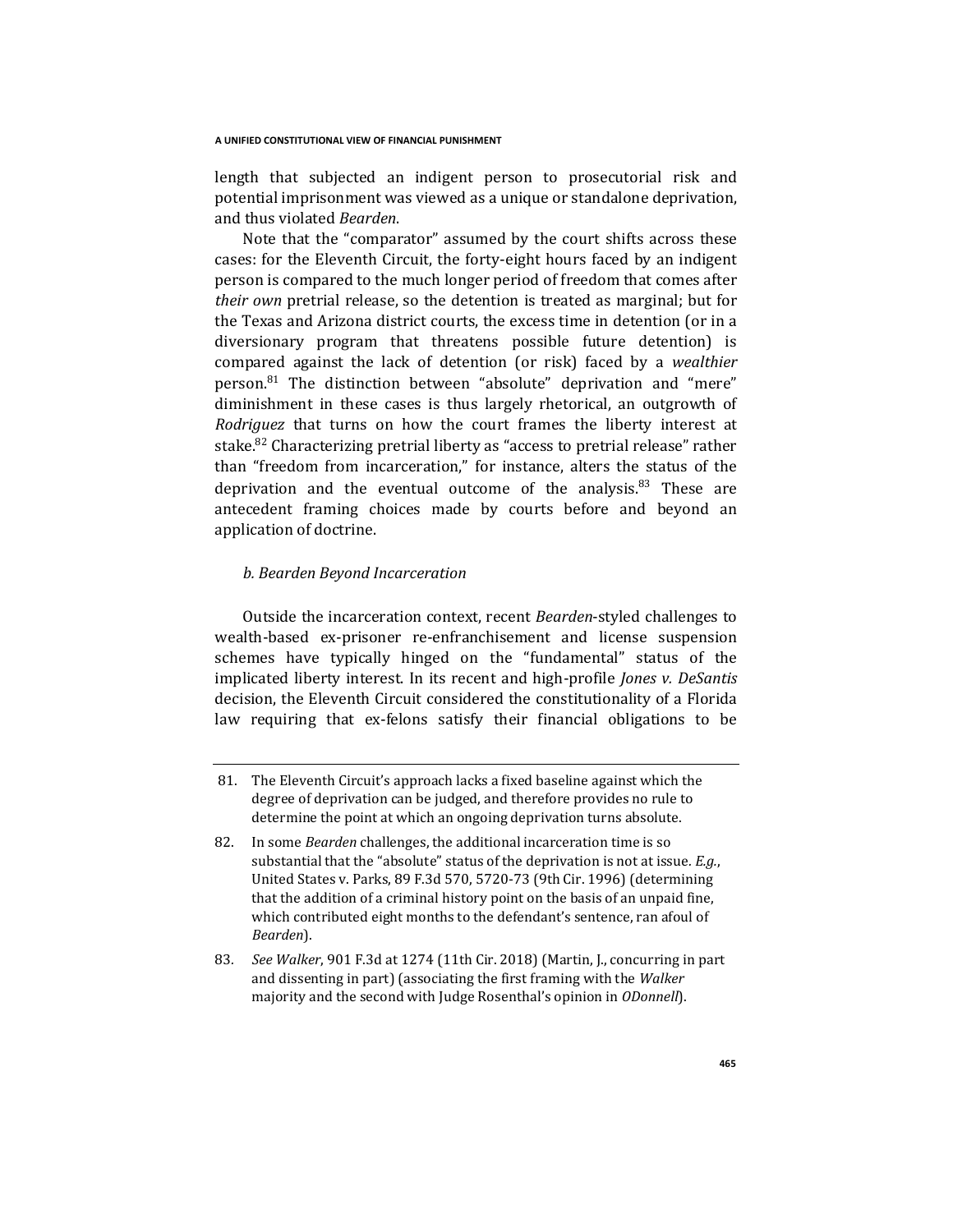included within an automatic re-enfranchisement scheme.<sup>84</sup> Prior courts had upheld similar schemes under rational basis review, distinguishing the "statutory benefit" of re-enfranchisement from the "fundamental right[s]" and "implicated *physical* liberty" at issue across the *Griffin*-*Bearden* case line.<sup>85</sup> But in a landmark ruling that offers to dramatically expand access to the vote, the Eleventh Circuit deemed the Florida scheme unconstitutional under heightened scrutiny.<sup>86</sup>

The *Jones* per curiam opinion suggests a subtle, though significant, distinction between two variations of the *Bearden* protection, each of which is presented as independently sufficient to compel strict scrutiny. The first involves the recognizable tiers of scrutiny approach. $87$  State action abridges the interest in voting—"squarely among the interests that fall within *Griffin*'s grasp"—on the basis of wealth, and triggers heightened scrutiny.<sup>88</sup> The second variation, however, does not turn on the presence of a fundamental interest or the showing of liberty deprivation.<sup>89</sup> Instead, the *Bearden* protection functions as a flat ban on *all* wealth-based punishments.<sup>90</sup> Under this second framing of *Bearden*, the court need only

- 84. Jones v. Governor of Florida, 950 F.3d 795 (11th Cir. 2020).
- 85. Johnson v. Bredesen, 624 F.3d 742, 748-49 (6th Cir. 2010) (emphasis added) (arguing that the fundamental *right* of access to the courts was at issue in *Griffin*); *see also* Madison v. State, 161 Wash. 2d. 85, 105 (2007) (same). *But see supra* note 64 (noting that the *Griffin* opinions do not characterize access to an appeal as a per se right).
- 86*. Jones*, 950 F.3d at 800; *see also* Jones v. DeSantis, No. 4:19cv300-RH/MJF, 2020 WL 2618062, at \*1 (N.D. Fla. May 24, 2020) (determining that the state's "pay-to-vote" system as applied to all individuals was unconstitutional).
- 87*. See Jones*, 950 F.3d at 820-25.
- 88*. Id.* at 821; *see also id.* at 823 ("*Williams*, *Tate*, and *Bearden* establish . . . that the state's ability to deprive someone of a profoundly important interest does not change the nature of the right, nor whether it is deserving of heightened scrutiny when access to it is made to depend on wealth.").
- 89*. See id.* at 817-20.
- 90*. See id.* at 818. As traced by Colgan, the flat ban reading accurately reflects *Bearden*'s historical development. *See* Beth A. Colgan, *Wealth-Based Penal Disenfranchisement*, 72 VAND. L. REV. 55, 116-20 (2019) ("Reading the *Bearden* line in conjunction with the contemporaneous development of the Sixth Amendment right to counsel . . . makes clear that from the line's inception the Court unflaggingly rejected penalty-based distinctions . . . .").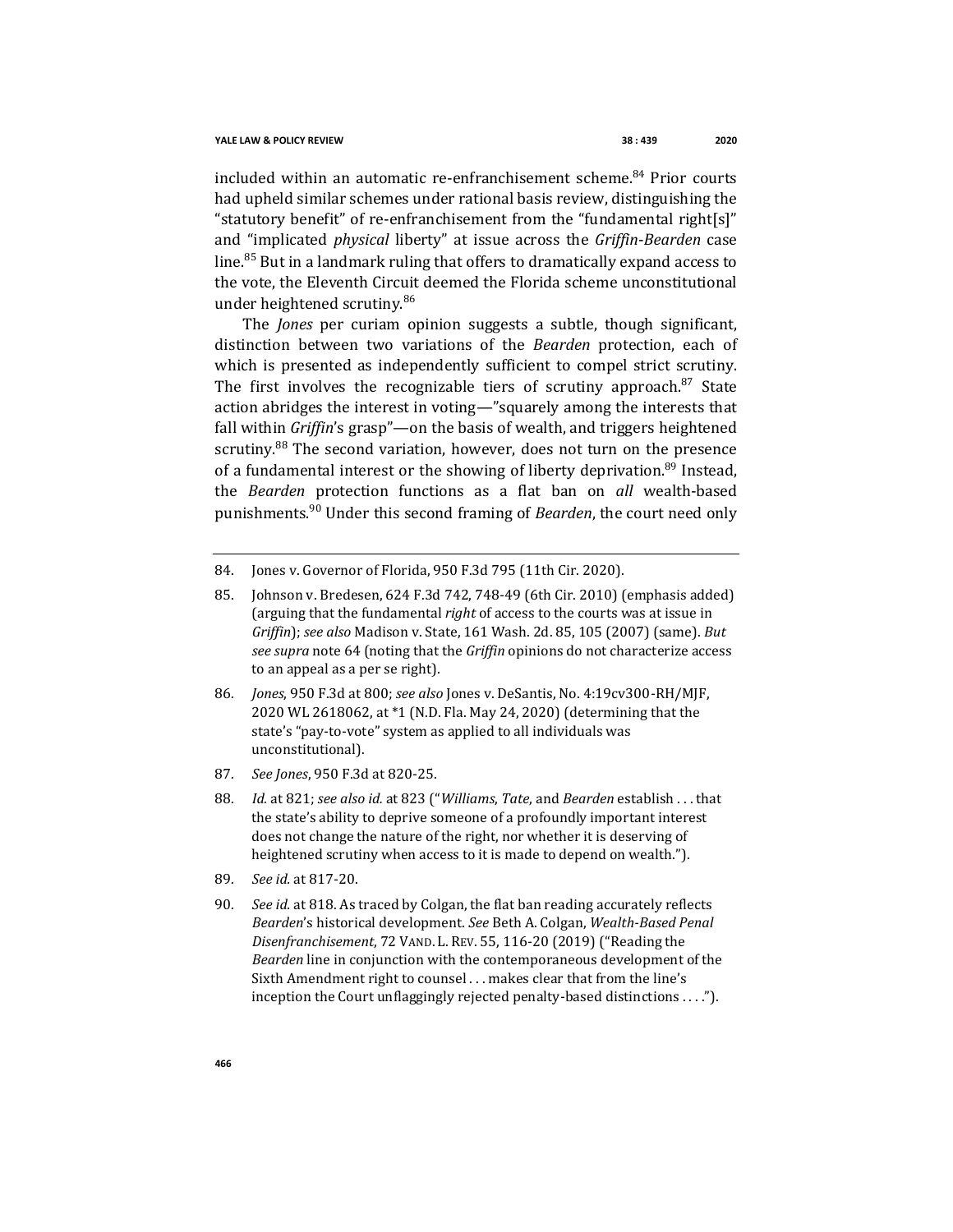ask whether the state action qualifies as punishment. If it does, then the ban applies—unaffected by the severity level of the deprivation or the character of the punishment itself.<sup>91</sup>

The flat ban view of *Bearden* would be a particularly significant development in contexts like driver's license suspension, where the severity of the individual liberty deprivation has often been deemed inadequate. For instance, in reviewing the constitutionality of Michigan's policy to suspend a person's driver's license on the basis of unpaid court debt, the Sixth Circuit determined that the "property interest" in the license does not approximate the physical liberty interest in *Bearden*, nor does it constitute a fundamental right.<sup>92</sup> In a corollary case, the court further distinguished this interest from the "unique" parental rights at issue in *M. L.*  $B^{93}$  Dissenting opinions and opinions below appropriately recognized that license deprivation implicates "a basic and fundamental necessity"<sup>94</sup> and "the debtor's interest in self-sufficiency;"<sup>95</sup> indeed, an inability to drive closes off employment prospects and can lead to firing, makes obtaining food or medical care difficult, and limits participation in communal life.<sup>96</sup> The interest is therefore bound up in a wide range of livelihood and economic survival-related interests, the constitutional gravity of which *Timbs* has helped elucidate.<sup>97</sup> But to the extent these

- 91*. See Jones*, 950 F.3d at 819 ("Disenfranchisement is punishment. We have said so clearly.").
- 92. Fowler v. Benson, 924 F.3d 247, 261, 261 n.8 (6th Cir. 2019) (upholding the policy under rational basis review).
- 93*. See* Robinson v. Long, No. 18-6121, 2020 WL 2551889, at \*3 (6th Cir. May 20, 2020).
- 94*. Fowler*, 924 F.3d 247 at 272 (Donald, J., dissenting).
- 95. Robinson v. Purkey, 326 F.R.D. 105, 154 (M.D. Tenn. 2018), *rev'd*, Robinson v. Long, No. 18-6121, 2020 WL 2551889, at \*1 (6th Cir. May 20, 2020).
- 96*. See id.* at 156.
- 97*. Timbs* marks a new understanding of the constitutional severity of stateimposed livelihood deprivation and financial destruction. *See supra* Section II.A. Its livelihood deprivation principle finds particular resonance here, given the Court's established stance that driver's licenses are "essential in the pursuit of a livelihood." Bell v. Burson, 402 U.S. 535, 539 (1971). In turn, *Timbs* lends additional credence to the liberty interests at stake in license suspension schemes, which immobilize people physically and financially solely because of their poverty. I note that this analysis falls cleanly outside *M. L. B.*'s affirmative subsidization exception. *See supra* note 73 and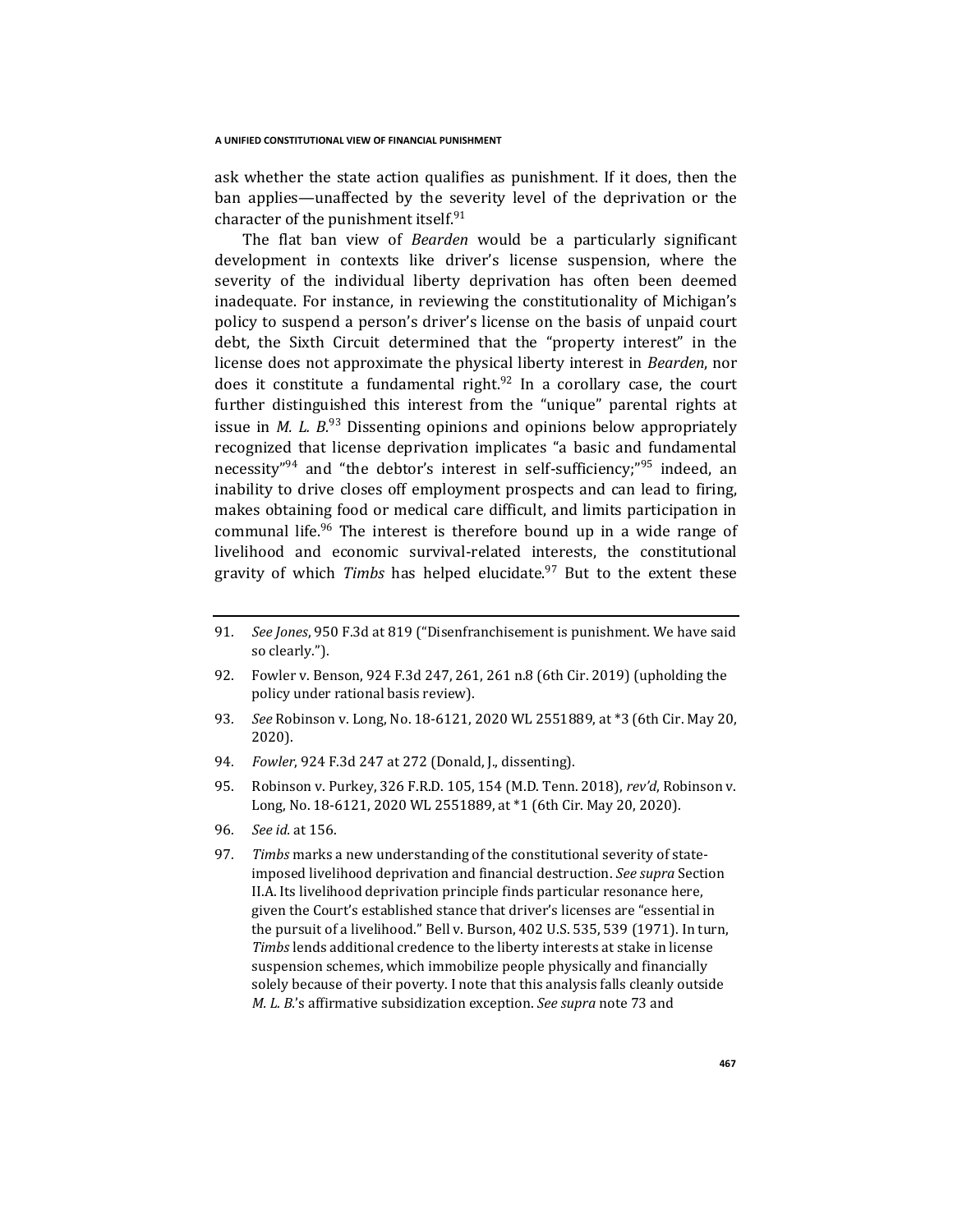interests remain thought of as non-fundamental, the ban variation suggested in *Jones* may provide one plausible path forward for litigants.

## III. SYNTHESIZING THE PROTECTIONS: TWO "LOOKS" AT INDIGENCY

This Part identifies additional conceptual overlaps between the two doctrines and demonstrates that many forms of financial punishment qualify as constitutional violations under either. For instance, *Bearden*  violations can often be redescribed as Excessive Fines Clause violations because failure to pay at conversion typically implies an inability to pay at imposition. Given these considerations, I offer two ways to frame the procedural relationship between the protections.

Section III.A frames the *Bearden* backstop as a "second look" at excessive fines, while Section III.B frames the Clause as a "preemptive look" at *Bearden*-styled liberty deprivations. Together, they place criminal debt in a continuum stretching between two constitutional poles, and across which additional constitutionally informed protections should be developed.

## *A. Reading* Timbs *into* Bearden

Financial obligations are imposed, accrue, and amount to liberty deprivations over time. In some situations, the obligation is ultimately paid off but still strains a person's ability to survive economically; in others, the obligation remains unpaid and gives rise to additional liberty consequences. It should be plain enough that an Excessive Fines Clause violation is often temporally and analytically antecedent to a *Bearden*  violation.<sup>98</sup> A financial obligation that is unaffordable at the moment of

accompanying discussion. Even if the initial issuance of a license qualifies as an affirmative grant, complainants here only seek to keep their licenses. This would not seem to involve state subsidization or support.

98. Under the tiers of scrutiny theory, a *Bearden* violation requires that (1) a failure to pay occurred despite the individual's bona fide effort to pay; (2) the government interest could have been satisfied by a means other than through the deprivation of a liberty interest; and (3) the predicate liberty interest is of a relevant character (as evaluated in Section II.B.2). *See* Louis Fisher, *Criminal Justice User Fees and the Procedural Aspect of Equal Justice*, 133 HARV. L. REV. 112, 135 (2020) (breaking the *Bearden* violation down into the first two steps). I have added step three. My argument here concerns the overlap between the Clause and step one.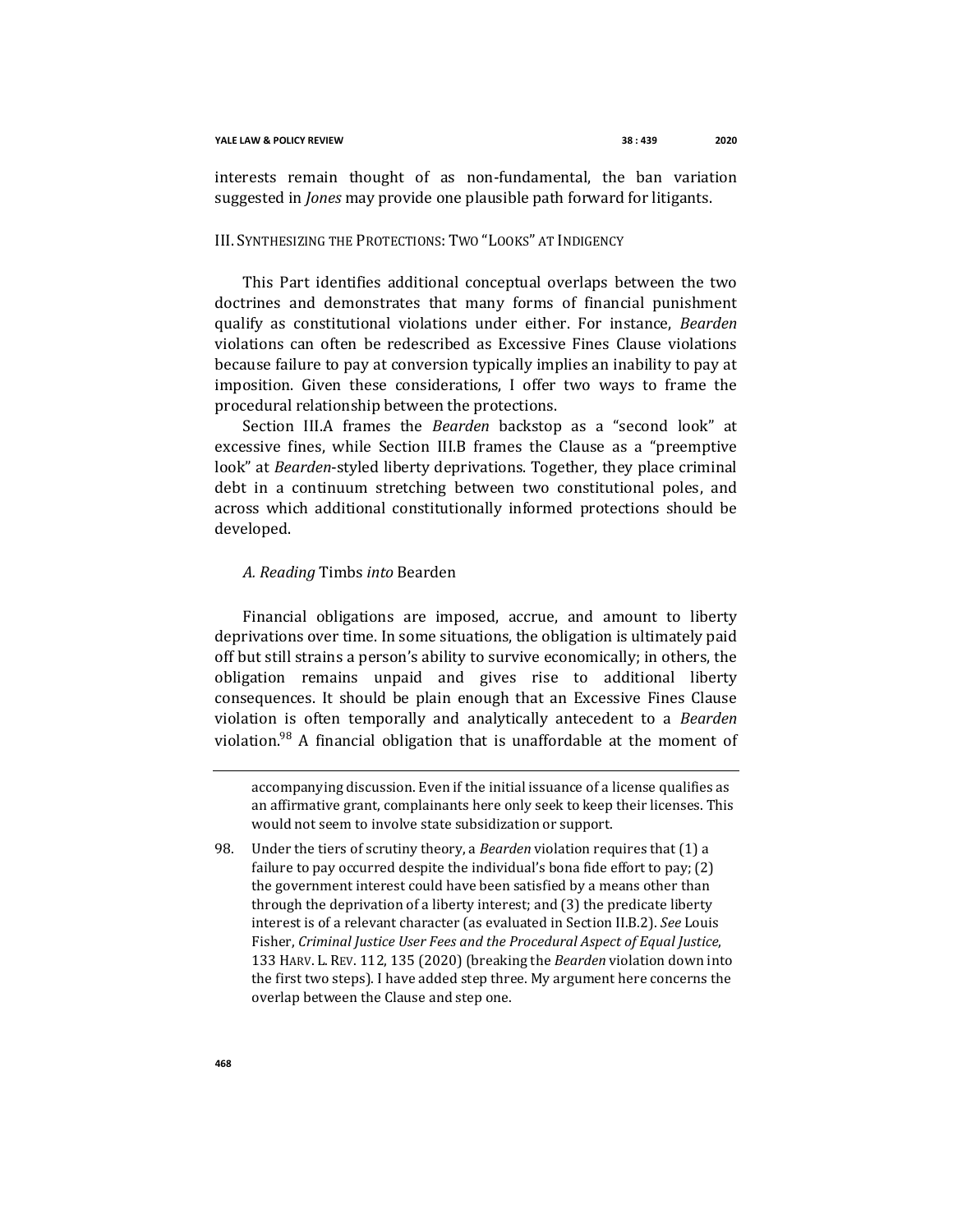conversion was possibly, if not probably, unaffordable when it was initially imposed. *Bearden*, *Tate*, and *Williams*, for instance, all involved exorbitant fines that could have been additionally challenged under the Clause, had such a theory been available.<sup>99</sup> As suggested at the end of Section II.A. a *Bearden* violation might thus be understood as a downstream consequence of an excessive fine left unaddressed.

It is often the case that an individual fine or fee may not appear unaffordable in isolation but impairs one's livelihood when aggregated with other obligations. Court and diversion program fees, for instance, may be individually small yet constantly imposed, quickly becoming unaffordable.<sup>100</sup> When considered ex post from the vantage of a *Bearden*  conversion, a set of financial obligations might be treated as a *cumulative*  Excessive Fines Clause violation.<sup>101</sup> In the Cruel and Unusual Punishments domain, for instance, the Court has recognized that conditions of confinement can amount to an Eighth Amendment violation "in combination; when each would not do so alone, but only when they have a mutually enforcing effect that produces the deprivation of a single, identifiable human need."<sup>102</sup> So too, the accumulation of financial obligations can spill over into a livelihood deprivation even when each obligation appears affordable in isolation. Whether a *Bearden* claim is predicated on one unpaid obligation or the unaffordable sum of many smaller ones, an Eighth Amendment violation is to be implied.<sup>103</sup>

- 99. The petitioner in *Tate* faced \$425 in traffic fines. *See* Tate v. Short, 401 U.S. 395, 396 (1971). Danny Bearden faced a \$500 fine and \$250 in restitution, which he was unable to satisfy in the four-month period prescribed by the court. *See* Bearden v. Georgia, 461 U.S. 660, 662 (1983). Arguably, the \$250 in restitution could be deemed non-punitive and thus beyond the coverage of the Clause. *But see supra* note 18 and accompanying discussion.
- 100*. E.g.*, Briggs v. Montgomery, No. CV\_18-02684-PHX-EJM, 2019 WL 2515950 (D. Ariz. June 18, 2019) (considering a marijuana diversion scheme that charged \$15 to \$17 per drug test up to three times a week).
- 101*. See* Kerry Abrams & Brandon L. Garrett, *Cumulative Constitutional Rights*, 97 B.U. L. REV. 1309 (2017).
- 102. Wilson v. Seiter, 501 U.S. 294, 304 (1991); *see* Abrams & Garrett, *supra* note 101, at 1322.
- 103. Fines lend themselves to aggregation much better than the qualitative aspects of confinement and thus make a compelling candidate for the cumulative violation theory. But my argument is not wholly dependent on the viability of this theory. Consider a situation where \$5 fees are systematically assessed against a person whose maximum ability to pay is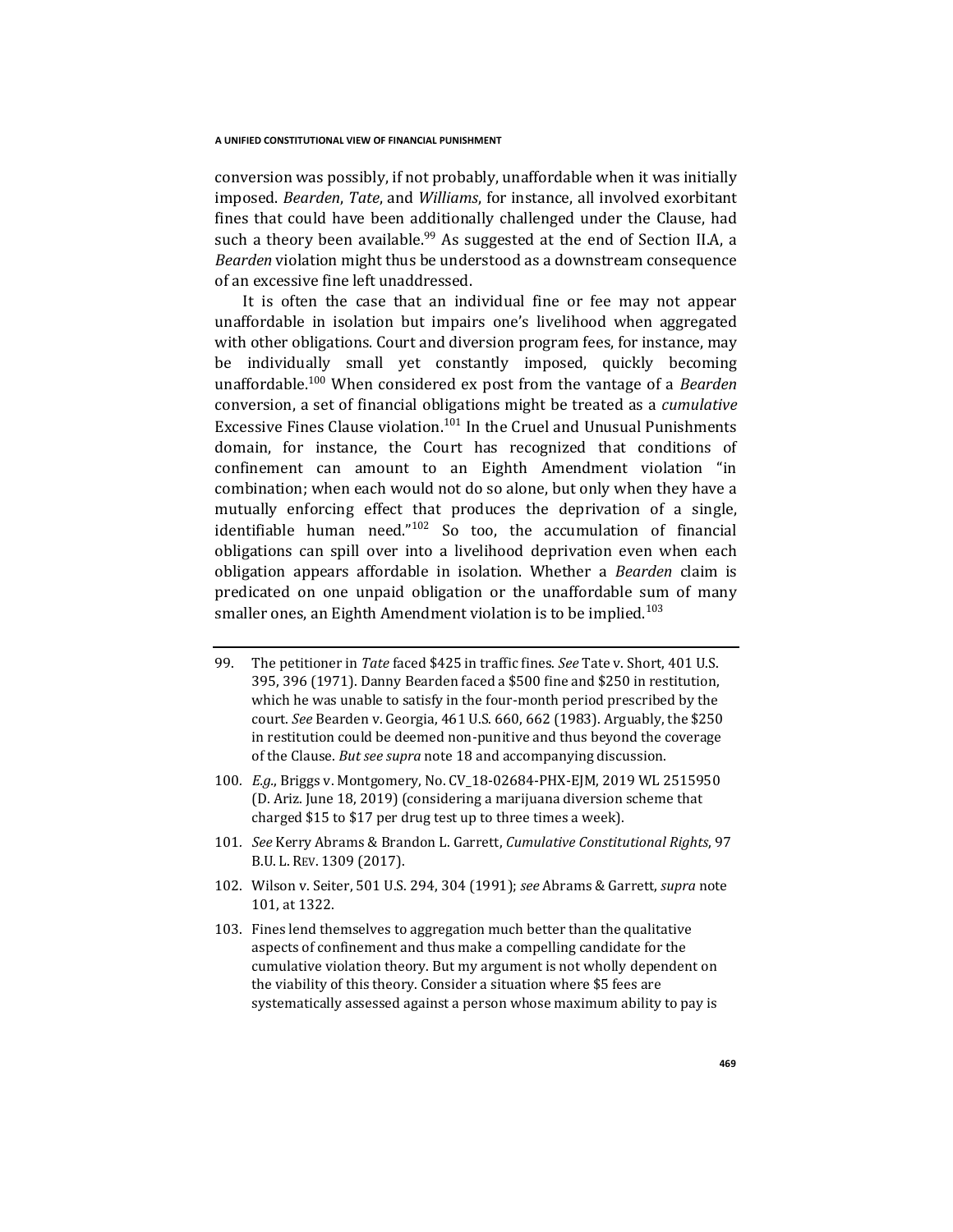### **YALE LAW & POLICY REVIEW 38 : 439 2020**

## 1. *Bearden* as a "Second Look"

The *Bearden* protection thus affords a "second look" at an earlier obligation's constitutionality, all the while providing a backstop against an additional liberty deprivation flowing from that unmet obligation. The idea of a constitutionally required "second look" is not altogether foreign to the Court, but bears similarity to the Court's reasoning in other Eighth Amendment contexts. Consider, for instance, *Miller* and *Montgomery*'s constitutional logic of requiring parole hearings in situations of juvenile life imprisonment.<sup>104</sup> The state must afford juvenile offenders the possibility of a "second look" at some point in the future in light of a child's rehabilitative potential and the constitutional gravity of life imprisonment. Similarly, the state must afford individuals a "second look" at criminal debt, in light of newly accrued financial obligations and the gravity of an imminent liberty deprivation.

In sum, an indigent defendant's failure to pay should often be sufficient to ground an Eighth Amendment violation even where the other necessary elements of a *Bearden* claim—that the state has no other alternative means and that the liberty deprivation is sufficiently fundamental and absolute—are not demonstrated.<sup>105</sup> Litigants should recognize this overlap and consider bringing *Bearden* and Eighth Amendment challenges in tandem.

## *B. Reading* Bearden *into* Timbs

Understanding the changes to criminal punishment in the decades since the 1983 *Bearden* decision—specifically, the financialization of

- 104*. Miller v. Alabama* bars mandatory life imprisonment without parole for juveniles because children have "diminished culpability and greater prospects for reform." 567 U.S. 460, 471 (2012); *see also* Montgomery v. Louisiana, 136 S. Ct. 718 (2016) (applying *Miller* retroactively).
- 105. For an account of the *Bearden* elements, see *supra* note 70. My argument assumes that an inability to pay is a per se violation of the Excessive Fines Clause.

<sup>\$100.</sup> If fees were assessed twenty-one times, we could either say that the twenty-one fees are *cumulatively* excessive, *or* that the twenty-first fee *in particular* is excessive given the prior fees. This second description does not require aggregation. It only requires that courts calculate ability to pay in light of the prior financial obligations already owed at the time of imposition.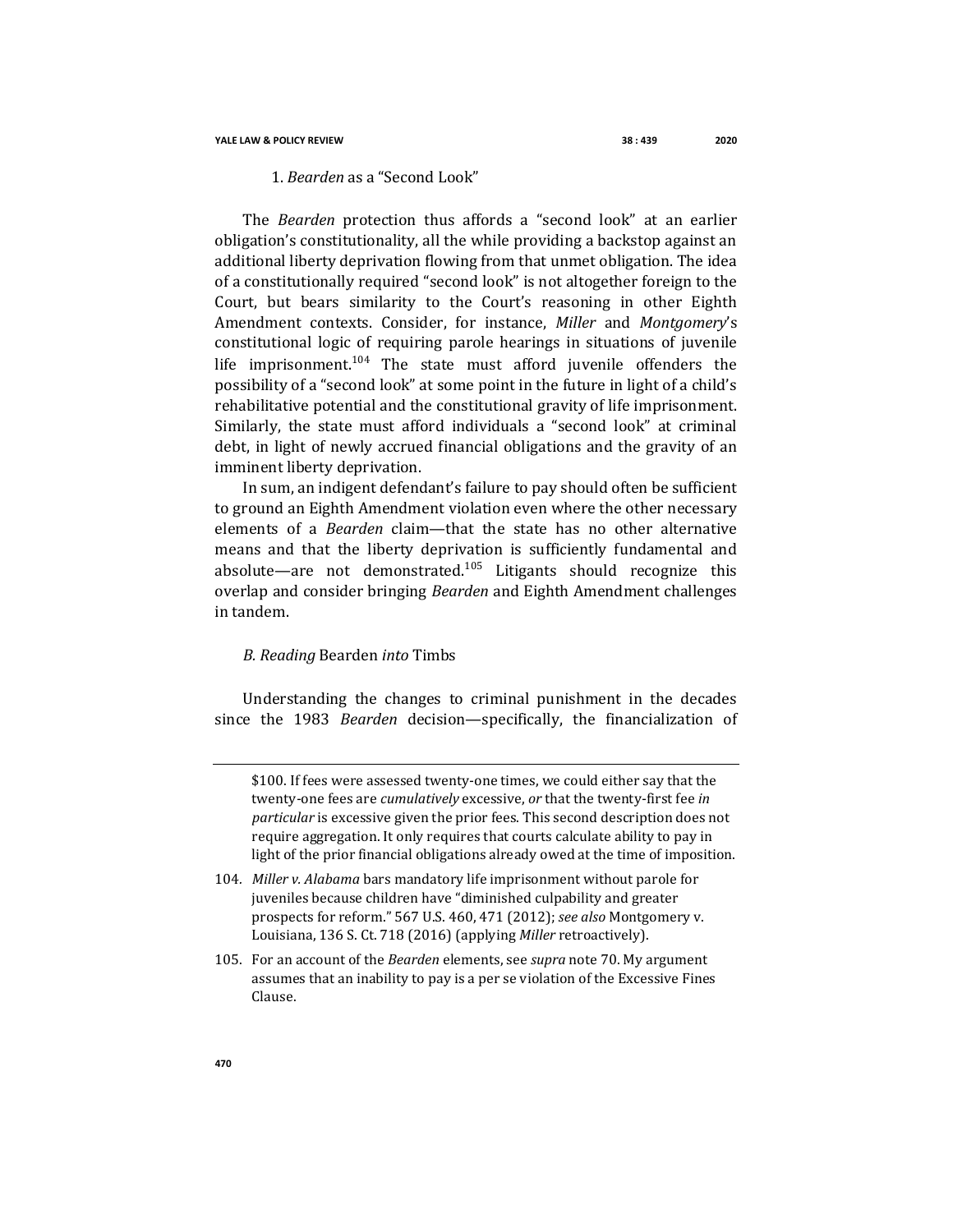punishment and new uses of financial sanctions—further clarifies the need for both protections. As *Bearden* was decided, the early 1980s marked the proliferation of financial sanctions and related shifts in the institutional forms of criminal justice and crime prevention.<sup>106</sup> The causes behind the increased uses of fines are difficult to isolate, though they likely involved the mass scaling of incarceration over the course of the 1970s and 1980s.<sup>107</sup> From that period to today, obligations have provided a way for legislatures to displace the costs of this industrialized expansion onto justice-involved people themselves, rather than pass those costs onto the broader tax base.<sup>108</sup> In principle, the *Williams*-*Tate-Bearden* line aims to intervene between fines and imprisonment by proscribing the state's use of incarceration as a leveraging tool to collect on criminal debt.

But the reach of the criminal justice system has changed in recent decades, as has the relationship between poverty and incarceration. State punishment power has spread across a wider range of legal, bureaucratic, and nongovernmental actors, many of which possess significant legal

- 107. Fines and probation were the common forms of punishment during the postwar decades, comporting with then-dominant "welfarist" or rehabilitative criminological perspectives. *See* DAVID GARLAND, THE CULTURE OF CONTROL: CRIME AND SOCIAL ORDER IN CONTEMPORARY SOCIETY 167 (2001). But, breaking with these perspectives, penological currents in the 1970s and 1980s emphasized expressive and security-minded punishment administered through the prison. *Id.* at 175. While the use of the fine continued to expand throughout this period, *see* Martin et al., *supra* note 3, its rationale now depended on the prison. The fine had become a revenuegenerating tool to meet mass incarceration's costs, in service to incarceration rather than the principal mode of punishment in its own right.
- 108*. See* Brief for Professors in Support of Petition for Writ of Certiorari as Amici Curiae at 5, Timbs v. Indiana, 139 S. Ct. 682 (2019) (No. 17-1091) ("[B]ecause this is a financially profitable enterprise, it is often also politically profitable: many who bear the brunt of fines and forfeitures lack the power to resist them. The government knows this, and also knows that raising broadly applicable taxes instead of raising revenue from fines and forfeitures would likely spur a political backlash."). For an estimation of the costs of mass incarceration, see LOÏC WACQUANT, PUNISHING THE POOR: THE NEOLIBERAL GOVERNMENT OF SOCIAL INSECURITY 64 (George Steinmetz & Julia Adams eds., 2009), which calculates that federal funding for criminal justice multiplied by 5.4 times between 1972 and 1990—from under \$2 billion to over \$10 billion.

<sup>106</sup>*. See* Martin et al., *supra* note 3, at 2 (observing that the frequency of fines and forfeitures has increased since the 1980s at every level of government).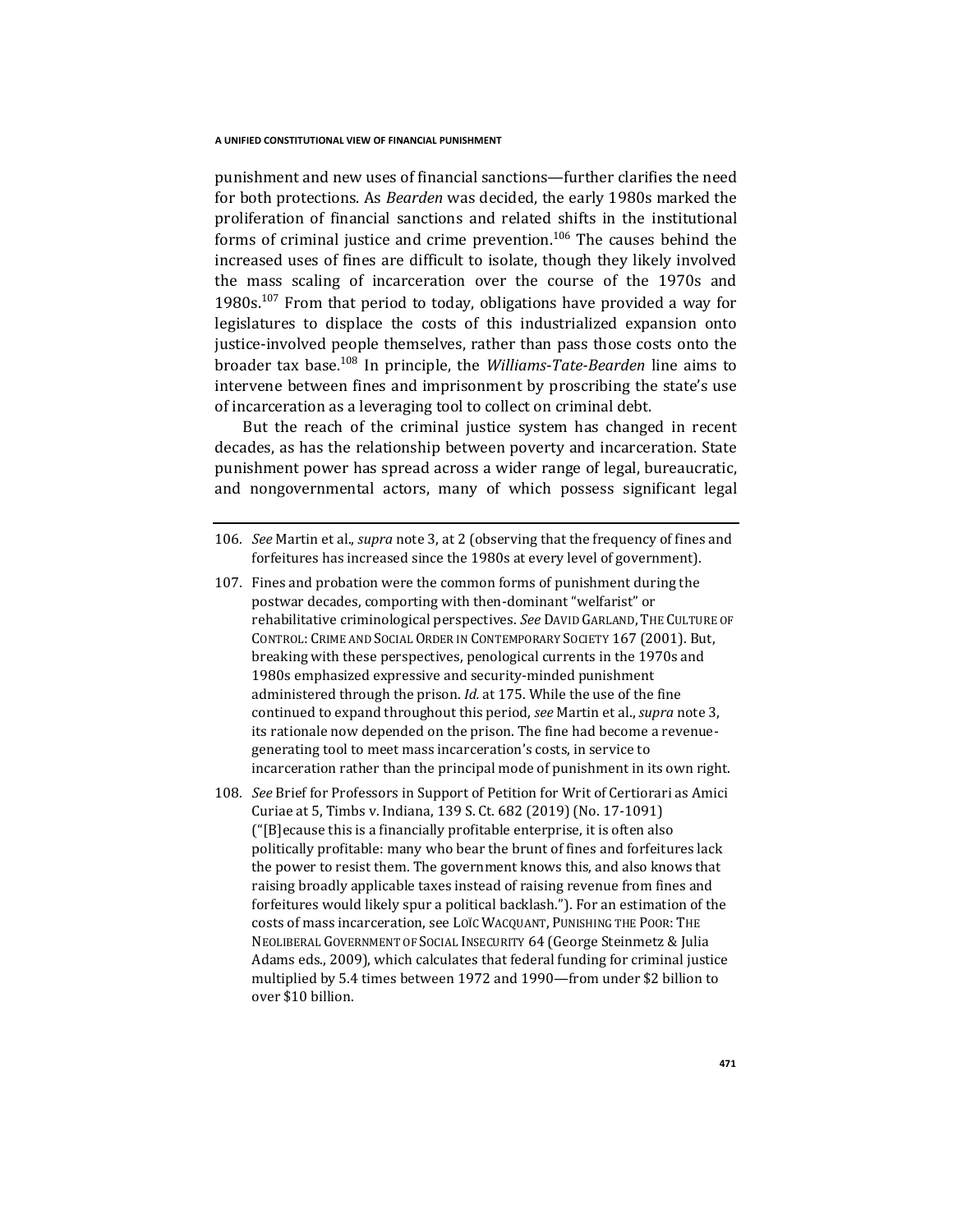authority to impose financial obligations and participate in collection.<sup>109</sup> For instance, civil asset forfeiture as highlighted in *Timbs* has increased substantially since the 1990s.<sup>110</sup> Such property forfeitures can affect one's ability to satisfy other legal obligations and may in turn trigger imprisonment or a host of additional deprivations much like fines do. $111$ But forfeitures do not typically take the form of a conditional *Bearden*styled claim, as they do not impose an *unpaid* obligation (in a sense, the forfeiture is itself the payment).

Even wealth-based incarceration—the paradigm case—is thought to have increased in recent years, evolving in ways that can make identifying and proving up violations difficult. For instance, the increasingly privatized nature of criminal justice administration—including diversion, probation, and other supervisory schemes—can make it difficult for courts to distinguish debt-based incarceration from incarceration that is the result of other forms of noncompliance.<sup>112</sup> Similarly, incarceration is often imposed under the guise of "court order" violations, which can obscure that the incarceration stems from an unpaid obligation.<sup>113</sup>

- 109. Assessments of this dispersion of punishment authority have varied. *See, e.g.*, GARLAND,*supra* note 107, at 170; Heather Schoenfeld, *A Research Agenda on Reform: Penal Policy and Politics Across the States*, 664 ANNALS AM. ASSOC. POL. SCI. 155, 157 (2016); Vesla M. Weaver & Amy E. Lerman, *Political Consequences of the Carceral State*, 104 AM. POL. SCI. REV. 817, 818 (2010).
- 110. *See* Dick M. Carpenter et al., *Policing for Profit: The Abuse of Civil Asset Forfeiture*, INST. FOR JUST. 2 (Nov. 2015), https://ij.org/wpcontent/uploads/2015/11/policing-for-profit-2nd-edition.pdf.
- 111. "For example, the loss of an automobile may interfere with conditions requiring attendance at work or school, [or] meetings with probation and parole staff . . . ." Beth A. Colgan & Nicholas M. McLean, *Financial Hardship and the Excessive Fines Clause: Assessing the Severity of Property Forfeitures After* Timbs, 129 YALE L.J.F. 430, 446 (2020).
- 112*. See* Alexandra Natapoff, *Misdemeanor Decriminalization*, 68 VAND. L. REV. 1055, 1085 (2015); *Confined and Costly: How Supervision Violations Are Filling Prisons and Burdening Budgets*, CSG JUST. CTR.(June 2019), https://csgjusticecenter.org/publications/confined-costly; *In for a Penny: The Rise of America's New Debtors' Prisons*, ACLU 58-59 (Oct. 2010), https://www.aclu.org/files/assets/InForAPenny\_web.pdf.
- 113*. See* Matthew Menendez et al., *The Steep Costs of Criminal Justice Fees and Fines*, BRENNAN CTR. FOR JUST. 6 (2019), https://www.brennancenter.org/sites/default/files/2020- 07/2019\_10\_Fees%26Fines\_Final.pdf ("[W]hen failure to pay is not an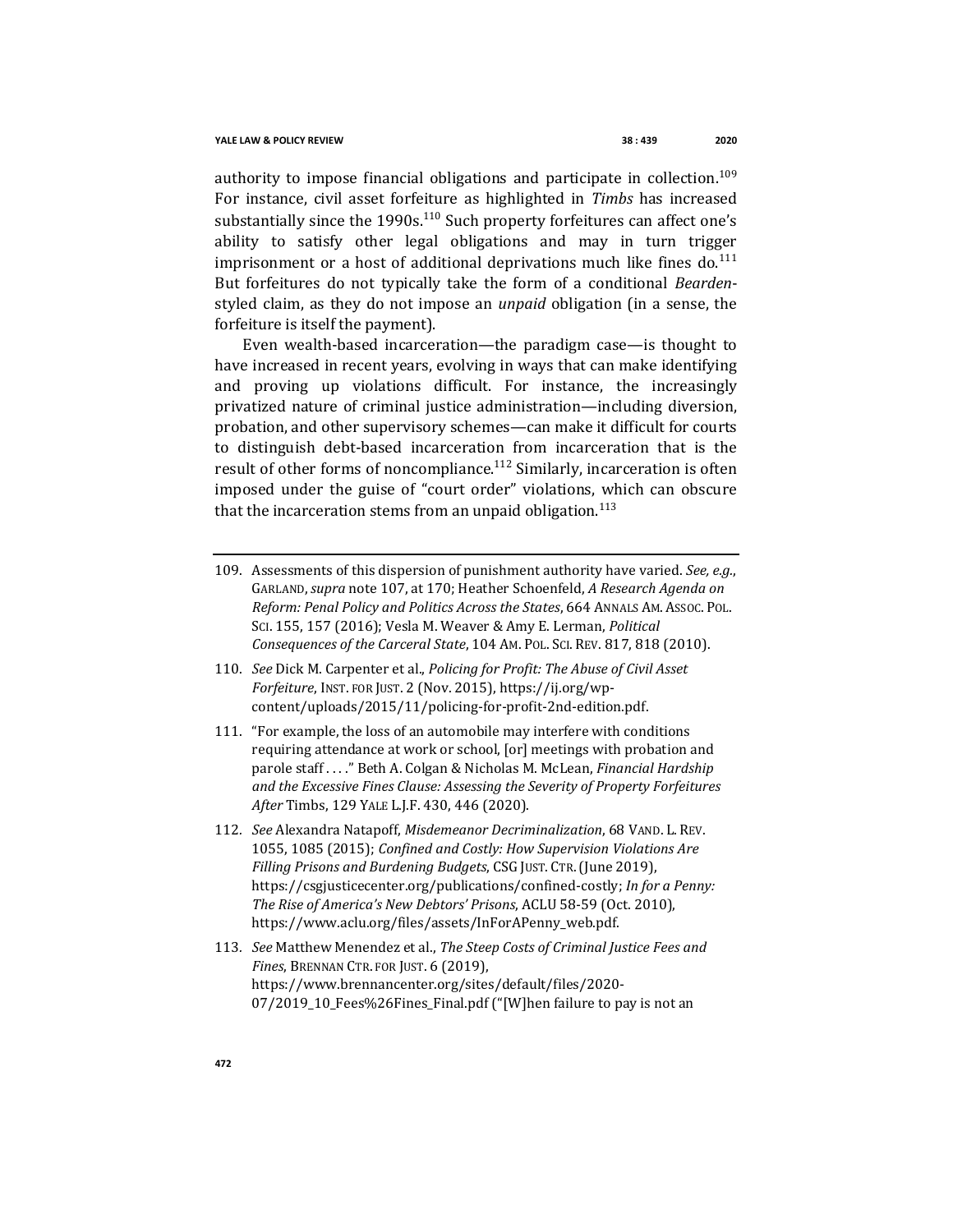This is only a limited survey of recent developments, though it is meant to suggest that financial punishment—including the extent of fines and fees, as well as the methods by which financial obligations are collected upon—has outgrown narrow formulations of the *Bearden*-*Tate*-*Williams* protection. These formulations assume that the conversion between an unpaid obligation and the resulting liberty deprivation is direct, programmatic, and identifiable to a court. But individuals are accumulating criminal-justice debt continuously and often unknowingly, the lived consequences of which can be catastrophic (and often include incarceration) but can be difficult to capture in a discrete, backwardlooking *Bearden* violation.

## 1. The Excessive Fines Clause as a "Preemptive Look"

Expanding the constitutional focus beyond the conversion question (whether a financial obligation, by nature of being unaffordable, did in fact result in a liberty deprivation) and toward the initial financial obligation itself is one way of adapting judicial oversight to these developments. Of course, an Excessive Fines Clause-styled claim does just this by challenging the financial obligation at its imposition, and need not wait for the fine to spiral into a cognizable liberty deprivation. But framing the upfront protection provided by the Clause as a preemptive or prophylactic variant on *Bearden*, <sup>114</sup> made necessary by these shifting forms of punishment and revenue generation, leads into a few additional considerations.

explicit charge, jail sentences are handed down for failure to appear or failure to comply—infractions that often stem from failure to pay . . . . Under the guise of different charges, such a policy perpetuates the function of a debtors' prison.").

<sup>114.</sup> The "prophylactic" framing is admittedly polarizing, though such rules are ubiquitous and often legitimate. *See* Evan H. Caminker, Miranda *and Some Puzzles of 'Prophylactic' Rules*, 70 U. CIN. L. REV. 1, 2 (2001) ("[S]uch rules respond to the inevitability of imperfect judicial detection of constitutional wrongdoing."); David A. Strauss, *The Ubiquity of Prophylactic Rules*, 55 U. CHI. L. REV. 190, 195-98 (1988) (distinguishing legitimate from illegitimate prophylactic rules). "Prophylaxis" is particularly legitimate in this context, where the Clause already applies at the front end of the debt-imposition process (this is not an instance of stretching a constitutional protection to where there would otherwise be *none*). The Clause remains underdeveloped and to an extent open-ended, and its meaning and function should be interpreted in light of *Bearden*'s principles.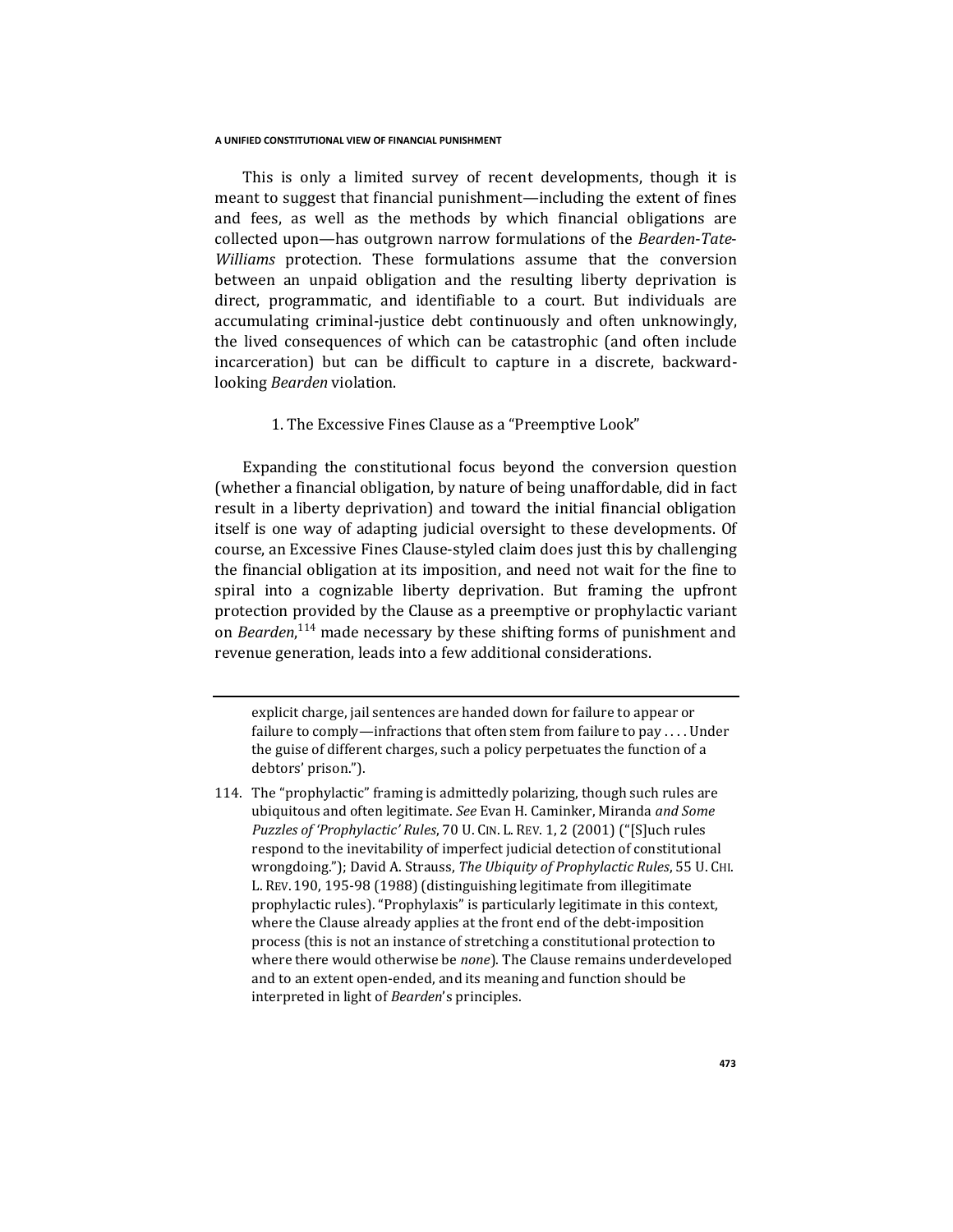First, when the effects of a financial imposition are in fact identifiable, courts should take them into account in the course of the excessive fines ability-to-pay evaluation.<sup>115</sup> If the constitutional rationale for the upfront protection is as much about proportional punishment as it is about staving off the downstream, liberty-denying effects of financial obligations (that may well cumulate in *Bearden* violations), it follows that prospective hardship should be factored into assessments of affordability. For instance, when the forfeiture of a vehicle would predictably make it difficult for a person to meet conditions of probation, that risk should be incorporated into the initial ability-to-pay consideration. Fees imposed in contexts like pre-prosecution diversion programs—where the conditional liberty interests are both apparent and substantial—should be subjected to a more stringent ability-to-pay standard.<sup>116</sup> The same may be said about initial assessments of financial obligations in jurisdictions where license suspension is widespread and predictable. *Bearden* provides a doctrinal justification for building this kind of consequence-oriented, contextual flexibility into the excessiveness determination.

Second, bringing *Bearden*'s reasoning to bear may also help answer a popular lower-court rationale for refusing to engage in ability-to-pay determinations: that the person might be *presently* unable to afford an

- 115*. See* Colgan & McLean, *supra* note 111, at 447-49 (describing how consequence-based assessments at imposition could reduce the financial hardship posed by forfeitures).
- 116. Termination from a pre-prosecution diversion program can expose indigent participants to prosecution and the possibility of a criminal record and imprisonment. *See, e.g.*, State v. Jiminez, 810 P.2d 801 (N.M. 1991) (recognizing these potential liberty deprivations and determining that an indigent defendant cannot be terminated from a diversion program); Moody v. State, 717 So. 2d 562 (Miss. 1998) (same). In *Briggs v. Montgomery*, No. CV\_18-02684-PHX-EJM, 2019 WL 2515950 (D. Ariz. June 18, 2019), a class of plaintiffs brought a *Bearden* challenge against a marijuana diversion program that subjects participants to a host of user fees. Notably, the plaintiffs challenged the extended risk of prosecution they faced within the scheme, rather than the absence of individualization at the front-end imposition of program costs. *See id.* at \*11. But if an Excessive Fines Clause claim were also raised against such a scheme (though the putatively remedial character of the fees may prove one constraint), a participant's ability to pay should be reduced in light of the error costs of a potential wealth-based prosecution.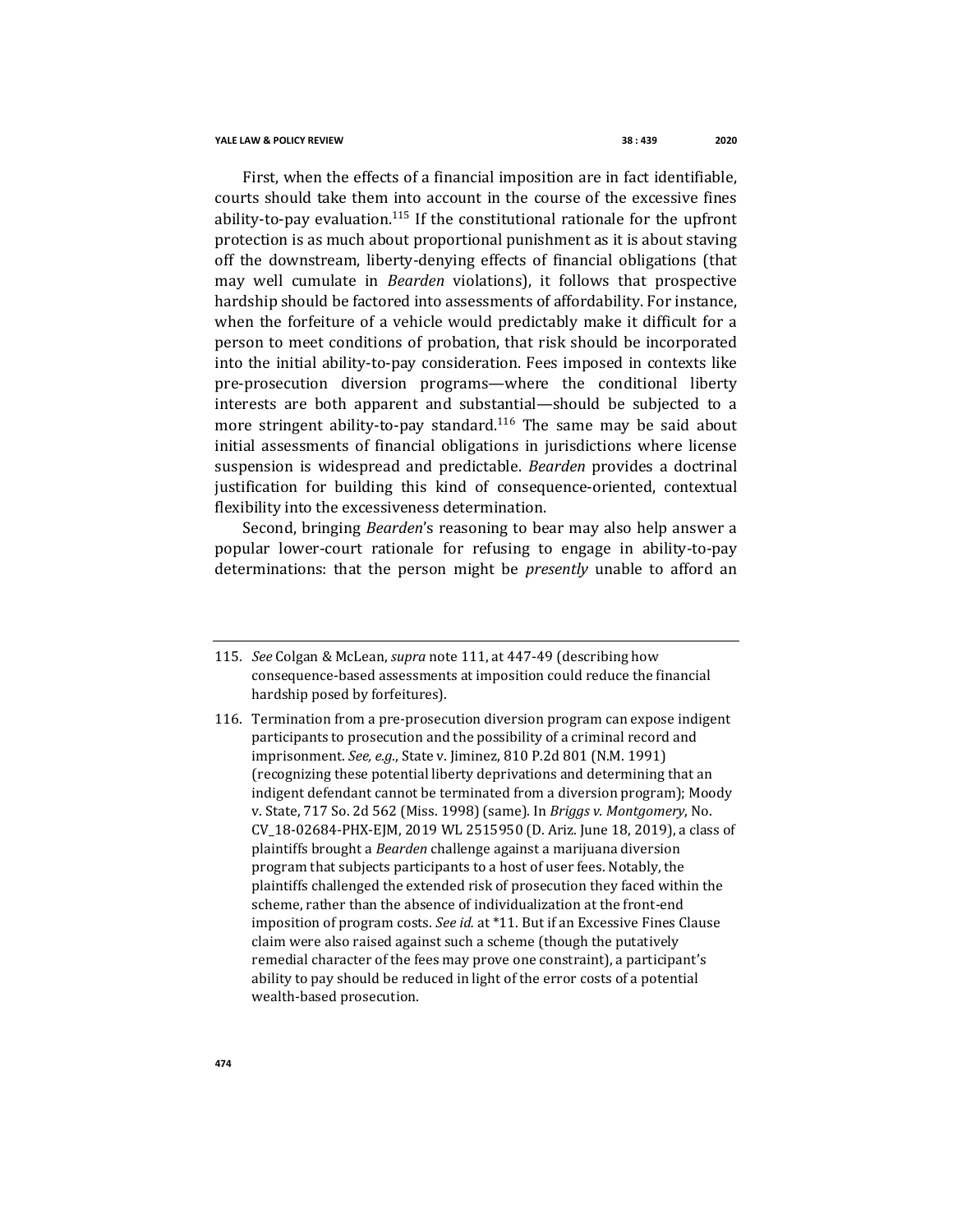obligation, but "might legitimately come into money . . . in the *future*."<sup>117</sup> But in the *Bearden* context, the Court has made clear that pressuring a person without means to "come into money" can have "perverse," criminogenic effects and is fundamentally incompatible with legitimate penological goals.<sup>118</sup> Even if there are constitutionally relevant differences between punitive and remedial obligations, $119$  the defectiveness of this reasoning remains the same. If anything, a forward-looking understanding of the Clause would suggest that the individualized excessiveness determination should be made both at imposition *and* open to reassessment in the event a person's financial situation turns worse. $^{120}$ 

## IV. CONCLUSION

Whether it is the loss of livelihood and economic ruination, or the loss of physical liberty or the right to vote, the constitutional gravity of financial punishment cannot be overstated. Constitutional scrutiny must therefore be meaningfully extended across the criminal debt continuum.

- 119*. See supra* note 18 and accompanying text.
- 120. For instance, Danny Bearden was unable to afford subsequent installments of the criminal debt he owed because he lost his job *after* the initial imposition. *See Bearden*, 461 U.S. at 661.

<sup>117.</sup> United States v. Smith, 656 F.3d 821, 828 (8th Cir. 2011) (emphasis added); *see also* cases cited *supra* note 22 (invoking similar reasoning).

<sup>118</sup>*. See* Bearden v. Georgia, 461 U.S. 660, 670-71 (1983) ("Revoking the probation of someone who through no fault of his own is unable to make restitution will not make restitution suddenly forthcoming. Indeed, such a policy may have the perverse effect of inducing the probationer to use illegal means to acquire funds to pay . . . ."); *see also* Jones v. Governor of Florida, 950 F.3d 795, 811 (11th Cir. 2020) ("The simple truth is that a collectionbased rationale for those who genuinely cannot pay, and who offer no immediate prospects of being able to do so, erects a barrier 'without delivering any money at all.'" (quoting Zablocki v. Redhail, 434 U.S. 374, 389 (1978))); United States v. Fuentes, 107 F.3d 1515, 1529 n.26 (11th Cir. 1997) ("[A] defendant subject to an impossible restitution order has less incentive to seek remunerative, rehabilitative, and non-criminal employment and to maximize his or her income than a defendant subject to a difficult but doable order."); Robinson v. Purkey, 326 F.R.D. 105, 154 (M.D. Tenn. 2018) ("No person can be threatened or coerced into paying money that she does not have and cannot get.").